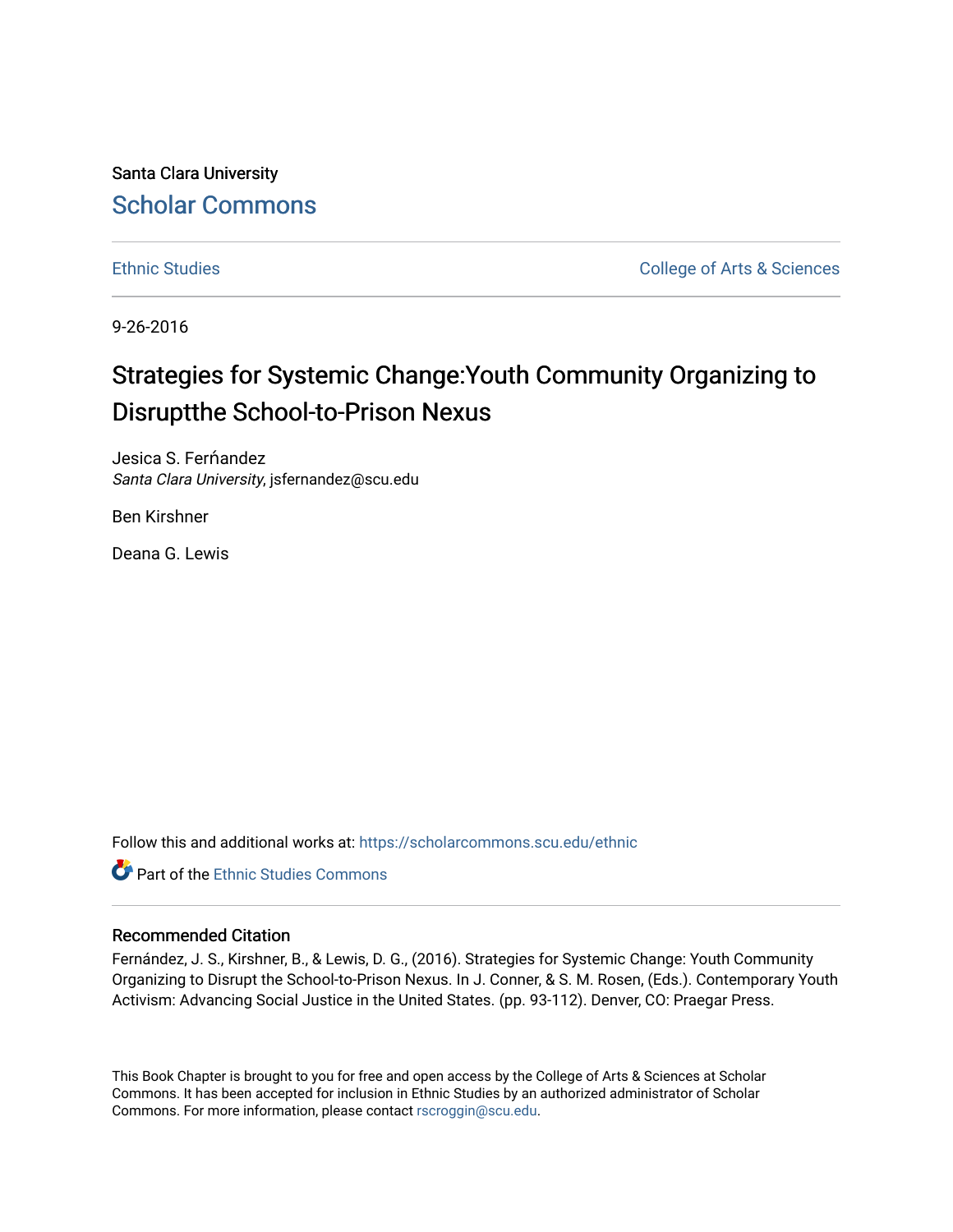## Strategies for Systemic Change: Youth Community Organizing to Disrupt the School-to-Prison Nexus

*Jesica Siham Fernández, Ben Kirshner, and Deana G. Lewis*

The school disciplinary landscape across the United States changed significantly through the enactment of policies that criminalize students' behaviors during the 1990s and 2000s. Schools began to involve the police and criminal legal system in school disciplinary issues that used to be handled by school administrators. This shift led youth of  $Color<sup>1</sup>$  to increasingly come into contact with the juvenile legal system through school suspensions, expulsions, and referrals to alternative schools—what we characterize as the school-toprison nexus.

Conceptualizing the school-to-prison pipeline as a nexus, or interlocking system of power over youth, allows us to understand how the criminalization of youth is a systemic problem that demands structural change and interventions across multiple levels of analysis and settings, including local schools, school districts, police departments, and state policies. Although important research has documented the ways that Black and Latino youth are referred to the juvenile legal system through punitive school policies, there has been less attention to the actions youth are taking to critique and dismantle these policies. Youth community organizing (YCO) against the school-to-prison nexus represents an arena of youth activism that deserves further attention and analysis. In this chapter, we define YCO as groups that create spaces for young people to think critically about their everyday social conditions, identify root causes of social problems, and build political power and voice to create policy solutions and change in their communities (Ginwright, Noguera, & Cammarota, 2006; Kirshner, 2015; Watts, Griffith, & Abdul-Adil, 1999). France of youth is a syst<br>tions across mul<br>school districts,<br>research has doc<br>to the juvenile le<br>less attention to<br>policies. Youth<br>nexus represents<br>and analysis. In<br>for young people<br>identify root cau<br>to create policy<br>Nogue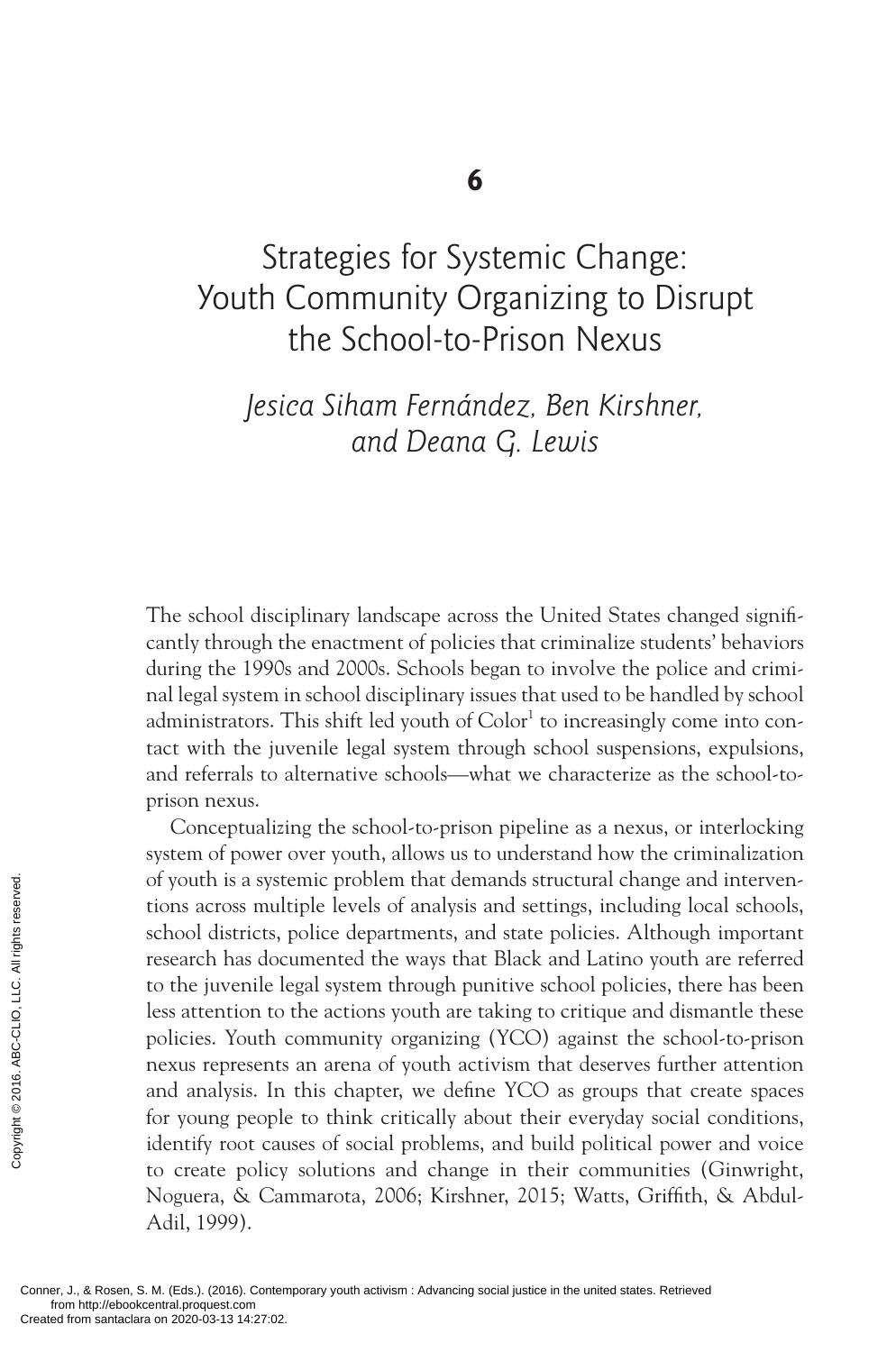To illustrate young people's role in YCO to disrupt the school-to-prison nexus, this chapter draws on two campaigns. We focus on the Solutions Not Suspensions (Coleman Advocates/Y-MAC, San Francisco) and the End the School to Jail Track (S2J) (Padres & Jóvenes Unidos, Denver) campaigns in order to highlight differences and similarities across each YCO site. We describe each campaign in relation to the YCO, as well as the leadership of young people in employing three strategies—problematization/ denaturalization, testimony, and community accountability—to win their campaigns. Each campaign was organized to address practices and/or policies associated with the school-to-prison nexus. In Coleman Advocates, Y-MAC mobilized students, educators, community members, and board of education officials in a campaign to replace zero tolerance policies in schools with restorative justice practices, while at Padres & Jóvenes Unidos, the youth membership, Jóvenes Unidos, implemented legislative polices to hold school districts and police departments accountable to behavior prevention strategies to reduce student exposure to the criminal legal system. The strategies that characterize each campaign address different, yet related aspects of a systemic problem: the racialized criminalization of youth in schools.

Through specific examples of intergenerational and youth-centered organizing, we posit these campaigns are models of contemporary youth activism because they constitute part of a broader social movement to address issues of racial and education justice in schools. Our goal is to demonstrate the strategies youth employed to successfully drive grassroots campaigns to disrupt the school-to-prison nexus.

### **THE SCHOOL-TO-PRISON NEXUS**

The school-to-prison nexus is an interlocking system that disciplines, punishes, and forces youth out of schools and into the legal system through a network of institutions, policies, practices, and ideologies (Hartnett, 2011; Kim, Losen, & Hewitt, 2010; Meiners & Winn, 2010; Morris, 2012; Winn & Behizadeh, 2011). These institutions include schools, law enforcement agencies, and social service agencies that seemingly work in collusion to disenfranchise youth of Color. The ideologies that fuel these practices in schools are informed by the criminalization of young people of Color, specifically Black and Latino youth (Fenning & Rose, 2007; Noguera, 2003; Wallace, Goodkind, Wallace, & Bachman, 2008). Although young people are "tracked" into a criminal legal system, the process does not necessarily follow a linear trajectory or pipeline. In effect, several interlocking practices of power and oppression intersect to create a "nexus" that locks youth out of education, economic, health, and social opportunities. The school-to-prison<br>
ishes, and forces youth<br>
network of institution:<br>
Kim, Losen, & Hewitt,<br>
Behizadeh, 2011). The<br>
cies, and social service :<br>
chise youth of Color.<br>
informed by the crimin<br>
and Latino youth (Fer<br>
kind,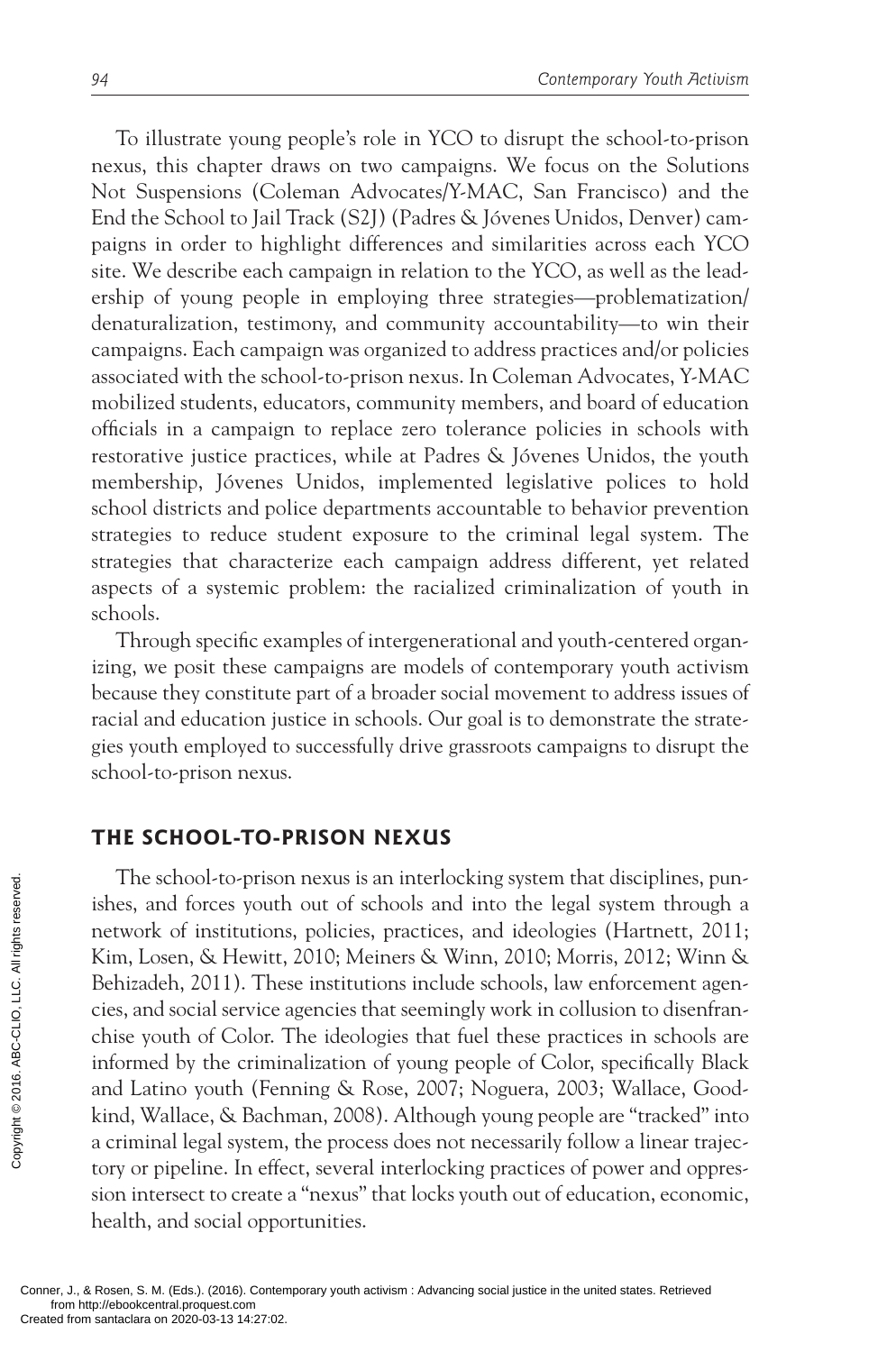#### **Zero Tolerance Policies**

Discourses on the school-to-prison nexus center on a number of punitive disciplinary policies that criminalize young people. Among these are zero tolerance policies, which originated in 1994 when the U.S. Congress passed the Gun-Free Schools Act (GFSA), which required states that received federal money for their schools, or local educational agencies (LEAs), to institute state laws that required LEAs to expel a student for one year if she or he brought a weapon to school<sup>2</sup> [\(](#page-17-0)Skiba et al., 2006). As part of the reauthorization of the Elementary and Secondary Education Act (ESEA), the law was meant to keep schools safe for their participants by imposing harsh penalties for those who broke the law and the loss of funding for states and LEAs that did not comply with the law. Although the federal government allowed states to include an exception for the "chief administering officer" of the LEA to review expulsion cases individually, the GFSA was straightforward in its requirements and consequences for not fulfilling those expectations (Office of Safe & Drug Free Schools, 2013).

States instituted yet more strict mandates by passing laws that not only banned firearms, as defined by the federal government, but also other weapons that could cause bodily harm and drugs or other substances (Kim et al., 2010; Skiba & Peterson, 2000). Skiba and Peterson (2000) argue that these rules expanded to student behaviors that might be perceived as potential weapons or threats to the social order of schooling.

Since the early 2000s students, educators, and researchers began to notice a problem with zero tolerance approaches. First, students were sent to the police for offenses that in past eras would have been handled by a principal. The Advancement Project (2005) documented the most egregious of these: a 10-year-old handcuffed and brought to the police station for bringing scissors to school; a 7-year-old brought to the county jail because he hit a classmate, teacher, and principal; a 14-year-old girl arrested and charged with battery for pouring chocolate milk over a classmate's head. Considering these events, the Annie E. Casey Foundation reports that there was a 72% increase in referrals to juvenile detention facilities from 1985 to 1995, despite the fact that less than one-third of the youth in custody had been charged with violent acts (Hoytt, Schiraldi, Smith, & Ziedenberg, 2002).

Referrals to the police were disproportionately levied against students of Color, mostly African American and Latino, who were already at a disadvantage due to the lack of resources available in their low-income city schools and communities (Sughrue, 2003; Wald & Losen, 2003). Among youth with no prior detentions who were charged with the same offenses, African Americans were six times and Latinos three times more likely than white youth to be incarcerated (Hoytt et al., 2002). White youth represented 71% of the Formation of the Annie E. Cannot and prime in the Annie E. Cannot developed and conner, J., & Rosen, S. M. (Eds.). (2016). Conter Created from santaclara on 2020-03-13 14:27:02.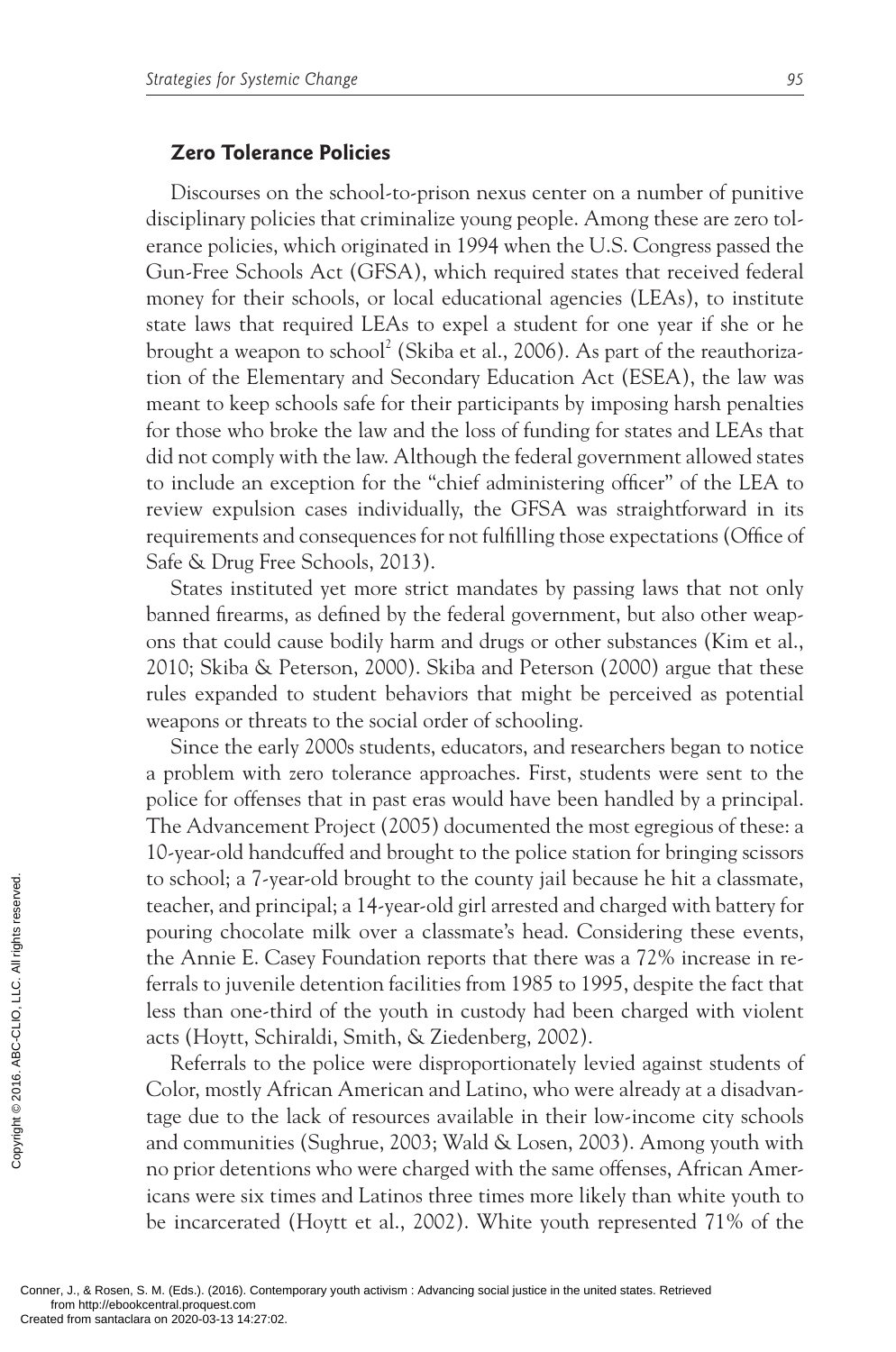youth arrested for crimes nationwide but only 37% of youth committed to juvenile prisons (Shollenberger, 2013).

Zero tolerance policies have profound implications on young people's futures, especially their academic trajectories (Casella, 2003; Gregory, Skiba, & Noguera, 2010; Sughrue, 2003). The proliferation of zero tolerance policies, coupled with the lack of resources in certain communities, makes schools physically and psychologically unsafe for youth (Winn & Behizadeh, 2011). Moreover, referrals to the police from school created a record for students that could track them into future unemployment. Such experiences can have a destructive impact on youths' well-being, education, employment, and future civic participation. In many states, for example, serving time in prison leads to a permanent loss of voting rights. Michelle Alexander (2010), a civil rights attorney, calls this the "new Jim Crow" wherein racialized social categories are replaced with prison-time status, thereby leading to the systematic and legalized disenfranchisement of a whole class of people, who are mostly African American and Latino. Zero tolerance policies are not a constructive solution, nor do these policies support students' academic thriving. In fact, these policies do the opposite, pushing more youth of Color into the criminal legal system (Blake, Butler, Lewis, & Darensbourg, 2011).

#### **School-Based Alternatives to Zero-Tolerance Policies**

Restorative practices in schools are one alternative to zero tolerance policies that have gained currency in ending the school-to-prison nexus (Payne & Welch, 2015; Stinchcomb, Bazemore, & Riestenberg, 2006). The goal of restorative practices, or more specifically restorative *justice* practices, is to provide individual youth with support and resources for them to learn to develop the social and emotional skills to cope with and work through their stressors. Positive Behavioral Interventions and Supports (PBIS) are one example of restorative practices. Such programs are aimed at changing the behaviors and emotional response of young people who are undergoing difficult experiences (Bradshaw, Koth, Bevans, Ialongo, & Leaf, 2008). PBIS focus on resolving conflicts through collaboration and dialogue among all involved. Some aspects that characterize restorative justice practices include conflict resolution strategies, such as finding a positive solution to an issue, deescalating conflicts, and avoiding victim blaming and punitive punishments such as suspensions (Mendez & Knopf, 2003; Payne & Welch, 2015; Stinchcomb et al., 2006). Stressors. Positive Beh<br>
example of restorative<br>
behaviors and emotio<br>
difficult experiences (E<br>
focus on resolving cor<br>
involved. Some aspects<br>
conflict resolution stra<br>
deescalating conflicts,<br>
ments such as suspensi<br>
St

Restorative justice practices provide an alternative solution to the police presence in schools, while encouraging constructive and supportive dialogues between students and teachers. Some restorative justice practices demonstrate successful outcomes (Mendez & Knopf, 2003; Payne & Welch, 2015),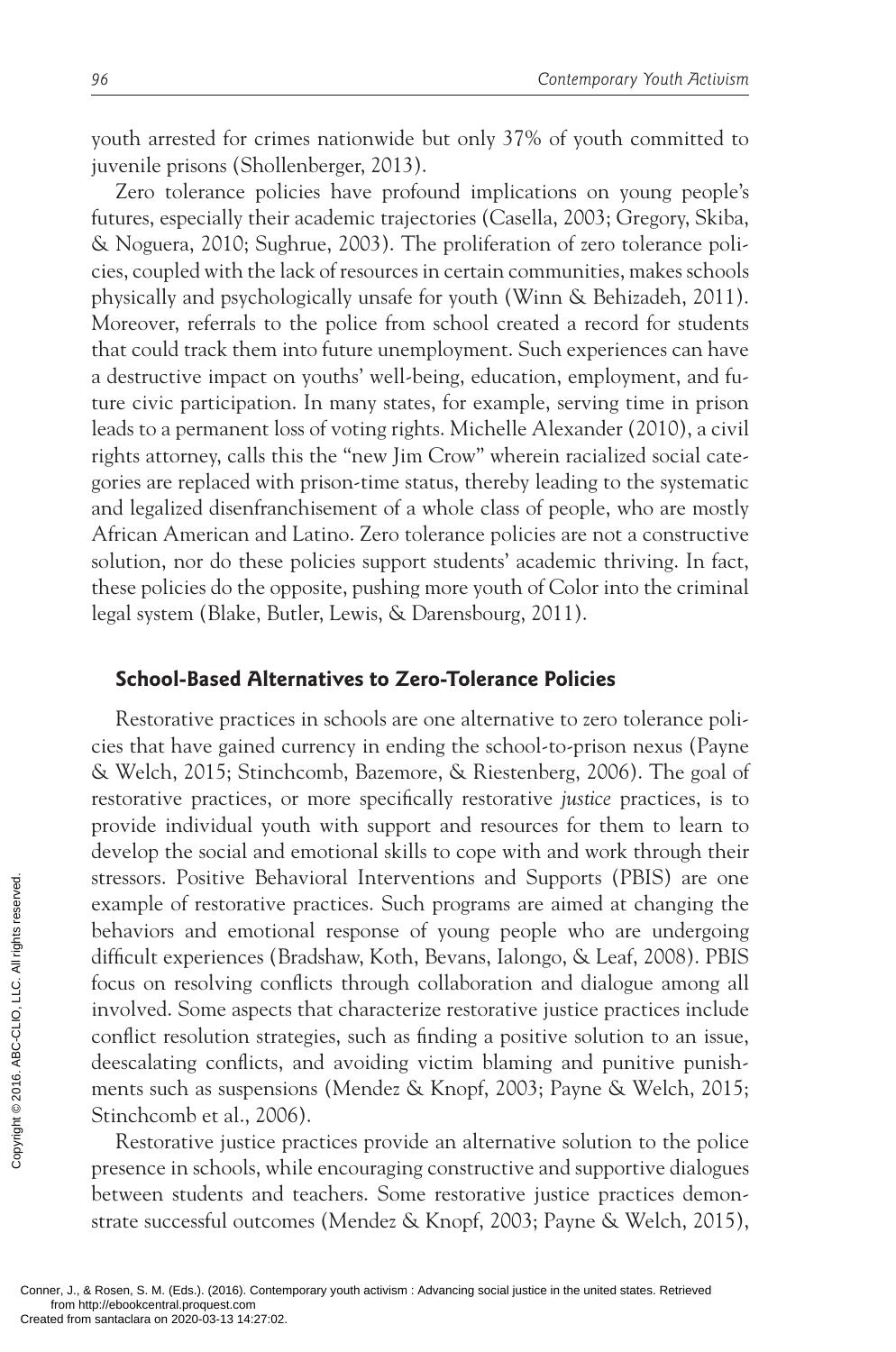however, these programs must be developed and sustained over time to best support youth. Equally important is ensuring that teachers and school staff have access to the skills and resources to engage, communicate, and respond to youths' needs. Implementing practices like these across school districts nationwide requires young people as well as multiple constituencies coming together to create awareness and structural change.

In the next sections, we highlight three strategies youth employed to lead successful YCO campaigns to disrupt the school-to-prison nexus. First, young people in YCO *problematized* and *denaturalized* their social conditions in schools in order to develop a sociopolitical consciousness of the racialized schooling experiences that have systematically disenfranchised youth of Color by pushing them out of schools and into the criminal legal system. Second, through the use of *testimonios* (testimonies), youth organizers created greater awareness of zero tolerance policies in schools and the disproportionate impact these policies have on students of Color, thereby garnering the collective power of youth, community members, and school officials in support of their campaign. Third, youth organizers implemented strategies of *community accountability* to hold school districts and police departments accountable to implementing restorative justice practices in schools. Before discussing these strategies further, we must first describe the context of our study, specifically the two YCOs that served as sites for the campaigns that are the focus of this chapter.

## **YOUTH COMMUNITY ORGANIZING TO END THE SCHOOL-TO-PRISON NEXUS**

#### **Study Background: International Study on Youth Organizing**

The two campaigns we discuss in this chapter were led by organizations that took part in a larger study that investigated seven youth community organizations in four different countries: Northern Ireland (1 site), the Republic of Ireland (1 site), South Africa (1 site), and the United States (4 sites).<sup>3</sup> Data collection across all sites began in 2012 and continued until 2015. The first and third authors were local ethnographers in San Francisco and Chicago, respectively, for three years. Over this time period, local ethnographers wrote field notes, conducted semistructured interviews with youth and YCO staff, administered surveys, and collected digital artifacts, videos, documents, and photographs. Periodically, local ethnographers completed analytic memos, higher inference observations, site profiles, and detailed descriptions of the organizational structure of their sites. For the purposes of this chapter, the case study narratives of the sites relied on an examination of the field notes, interviews, and artifacts. From that took part in ganizations in formulated and third author<br>ganizations in formulated (1 site<br>collection across<br>and third author<br>respectively, for infeld notes, cond<br>administered sure photographs. Pe<br>higher inference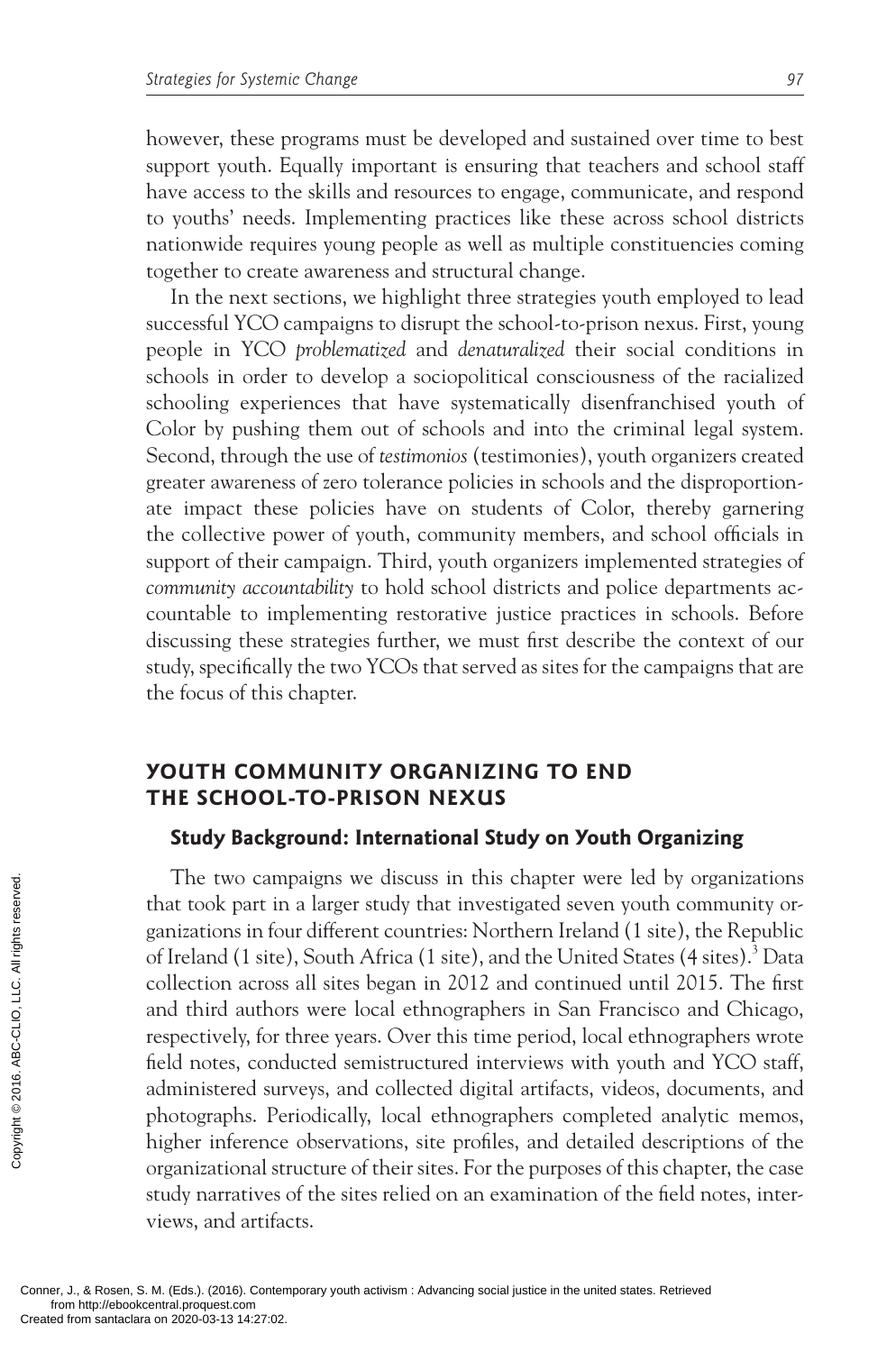In the United States, all sites worked directly with youth on issues that were impacting their education experiences. Although the issues varied from place to place, most youth across these YCOs prioritized issues related to education justice and affiliated with the Alliance for Educational Justice (AEJ), a nationwide coalition of intergenerational youth organizing for educational justice. The two organizations we focus on in this chapter developed campaigns to end the school-to-prison pipeline.

#### **Youth Community Organizations (YCO)**

**Coleman Advocates for Children & Youth (San Francisco, California).** As a multiracial, member-led community organization in the heart of San Francisco, Coleman Advocates for Children & Youth has been in existence since 1975. Over its institutional career, Coleman has followed a grassroots community organizing approach toward social change, advocacy, and leadership development. Coleman has gained national recognition for its efforts to bring justice and equity to youth, families, and communities in the city by asserting that the people most affected by a problem must be the ones who determine and fight for the solutions. Through this approach, Coleman has won many victories for San Francisco's communities. It has built strong coalitions among community members, activists, advocacy groups, and local power holders and boasts a track record of successful campaigns focused on economic and education justice.

The unique organizational structure of Coleman allows for its constituents to organize separate, yet interconnected campaigns. Coleman's organizing model consists of adults and youth planning and leading separate campaigns yet working collectively and intergenerationally on issues that concern the wider community. Work is led by three distinct groups: Parents Making a Change (P-MAC), Youth Making a Change (Y-MAC), and Students Making a Change (S-MAC). Y-MAC tends to orient strongly toward high school youth and ensuring that young people in San Francisco can access equal opportunities in K–12 education, higher education, employment, and quality of life. S-MAC focuses on the political education of college students in order to mobilize them to make demands for education equity and changes at the college level.

Within Coleman, Y-MAC led the Solutions Not Suspensions (SNS) campaign, which focused on "ending the school-to-prison nexus by implementing Restorative Justice Practices in schools, along with Positive Behavioral Interventions and Supports (PBIS) in San Francisco's public schools" (Coleman Advocates, 2013). The campaign was primarily led by Y-MAC with the support of the wider Coleman Advocates community. Data from California echo national data about the school-to-prison nexus. For example, during the time period of this study, African American students represented less than 10% of Example 12: CP-MAC), Youth Makin<br>
(S-MAC). Y-MAC ten<br>
suring that young peop<br>  $K-12$  education, highe<br>
focuses on the political<br>
to make demands for ec<br>
Within Coleman, Y-<br>
paign, which focused on<br>
Restorative Justice Praa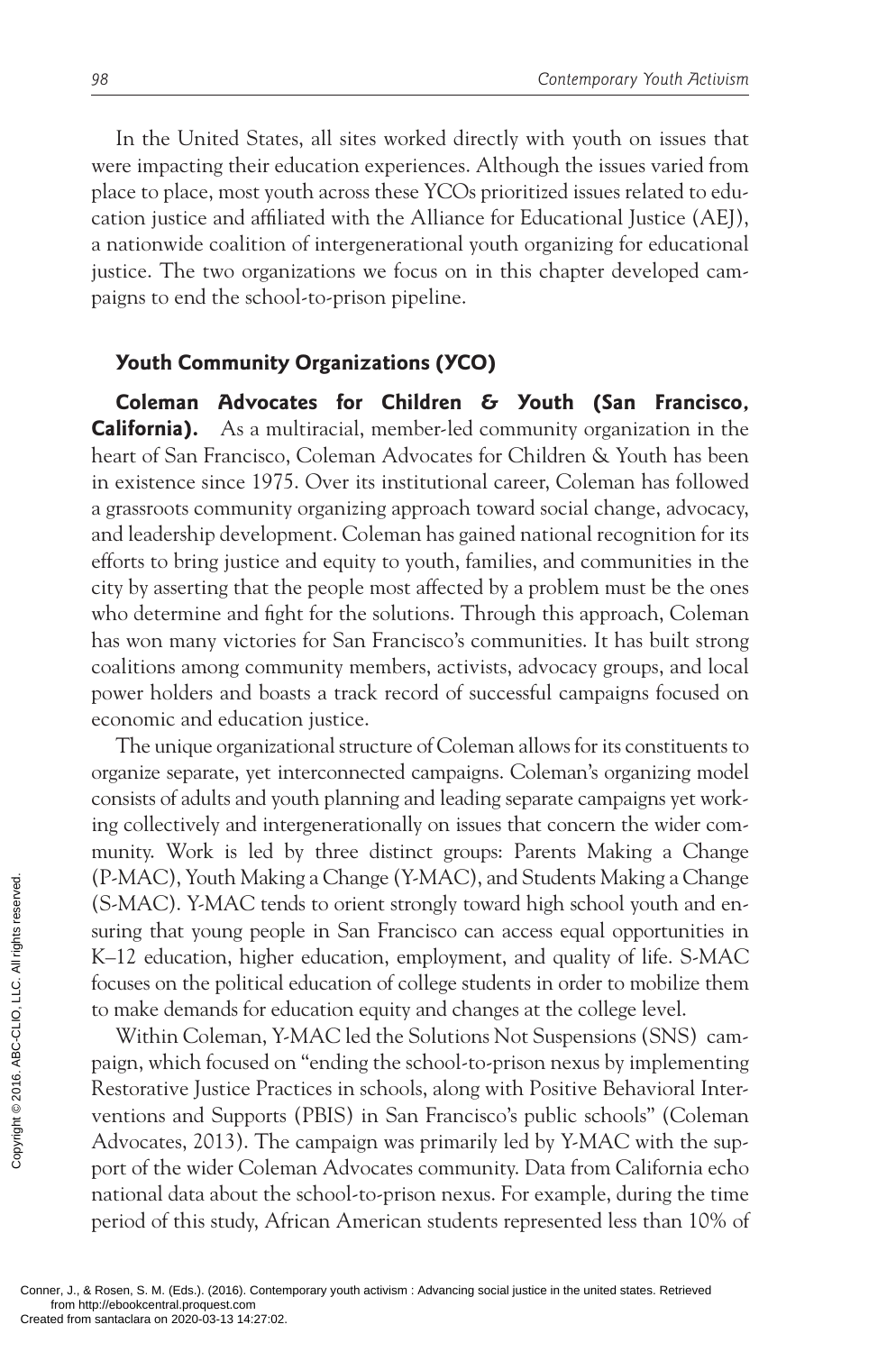the student body in San Francisco schools but made up more than 50% of the suspension rate (Coleman Advocates, 2013). Under the subjective category of "willful defiance," students could be suspended for minor issues, such as forgetting their textbook, leaving their hat on during class, or engaging in nonconforming classroom behaviors, like failing to raise their hands before speaking. Willful defiance suspensions made up nearly 42% of all suspensions in California and 37% of all San Francisco Unified School District (SFUSD) suspensions.

Padres & Jóvenes Unidos (PJU) (Denver, Colorado). Located in Denver, Colorado, Padres & Jóvenes Unidos is a multigenerational, multiracial, member-led organization that is committed to organizing efforts on racial justice, immigrant rights, quality health care, civic engagement, and educational excellence for all people. Founded in 1992 by a group of parents who organized to remove a principal at a local Denver school because he had punished elementary-age students for speaking Spanish by forcing them to eat their lunches on the cafeteria floor, PJU has been active in organizing movements for social and racial justice. The strong presence of young people, and their desire to have their voice and needs heard within PJU, led to the development of a subgroup called Jóvenes Unidos. Since 2000, Jóvenes Unidos has developed youth-centered campaigns that focus on various issues disproportionally affecting young people in Denver's public school (DPS) system. Among the issues Padres & Jóvenes Unidos advocate for are immigrant student rights and ending the school-to-jail track.

When we began our ethnographic work, the End the School to Jail Track (S2J) campaign had been in operation for more than five years and was beginning to see victories. Yet, the youth membership, Jóvenes Unidos, recognized that they needed to implement a significant piece of legislation called t[he](#page-17-0)  Smart School Discipline Law (SSDL) (House Bill 1345, Senate Bill 46).<sup>4</sup> This state-level law required schools to improve their student behavior prevention strategies to reduce student exposure to the criminal legal system. The legislation constituted part of the broader S2J campaign that sought to end the disproportionate rate of suspension in DPS.

According to an accountability report released by PJU for the 2013–2014 academic year, Black students were six times more likely than white students to be suspended from schools. Students of Color, especially African American, Latino, and Native American students, were more likely to be suspended, expelled, and referred to law enforcement compared to white students. Although all school districts are required to improve and increase their data collection methods to account for various forms of disciplinary actions and the racial composition of students who were disproportionately being affected, Jóvenes Unidos recognized that in addition to holding schools accountable, Smart School L<br>
Fassence Preserved<br>
Proposed and the disproposed<br>
end the disproposed and the disproposed and the disproposed<br>
exceeding to academic year, B<br>
to be suspended<br>
can, Latino, and<br>
expelled, and re<br>
though all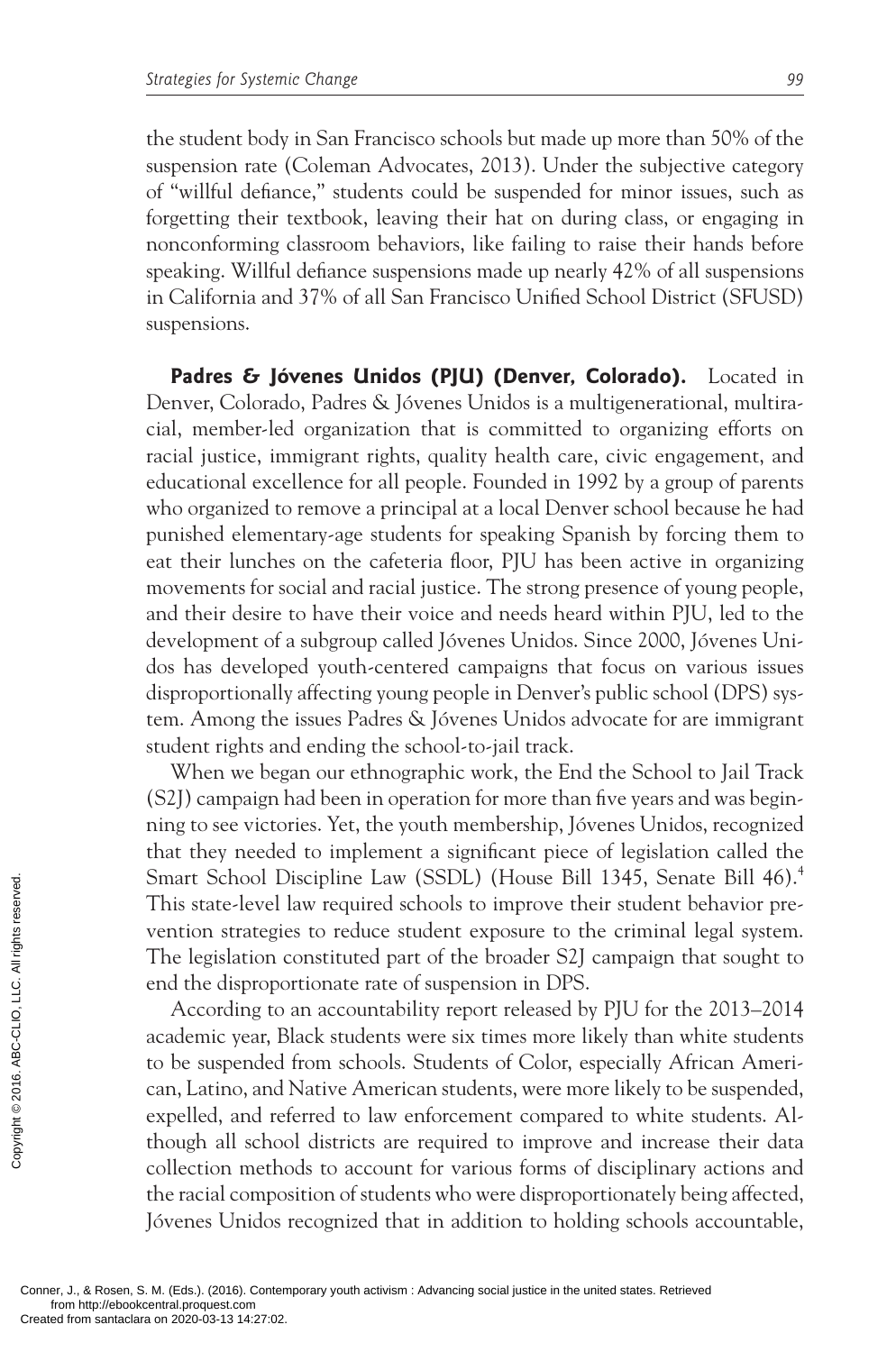police departments also had to be held accountable. Over the course of the S2J campaign, a Memorandum of Understanding between DPS and the Denver Police Department was implemented to further ensure that students would not be disciplined and criminalized for behaviors that school administrators could resolve.

## **STRATEGIES IN YCO CAMPAIGNS TO END THE SCHOOL-TO-PRISON NEXUS**

#### **Problematizing and Denaturalizing Schooling Experiences**

Two interconnected practices we identified in our study of YCO campaigns to end the school-to-prison nexus included what Freire (1970) terms problematizing and denaturalizing the social world. Problematizing is a strategy employed to critically analyze one's social condition and role in the society. This is then complemented by a process of denaturalizing, which involves deconstructing oppressive social circumstances by recognizing that social problems are embedded within institutional structures that have been rendered normal, or "the ways things are," but can actually be changed.

One activity that demonstrates how Y-MAC (Coleman Advocates) youth engaged in a practice of problematizing and denaturalizing their schooling experiences included an activity in which young people were asked to visually demonstrate with drawn symbols and images what "institutional oppression" means to them. In these field notes, we documented the conversations that unfolded as youth shared with one another what they had drawn to represent institutional oppression:

[Jalissa]<sup>5</sup> (Filipina American, Y-MAC organizer) and [Tamara] (Samoan American, Y-MAC organizer) discussed the three different types of "oppression: institutional, internalized, and interpersonal." [Tamara] stated, "Institutional oppression is the power of one or some institutions taking over another institution." [Jalissa] agreed and mentioned school as an example. [Gloria] (African American, Y-MAC organizer) added that school districts run the schools, and the state and government run the school district. [Khalil] (African American, adult staff) agreed and stated that the system worked in such a way that "one would not [be] able to know or determine who is responsible because the system is set up to work together to oppress or make people do something." [Khalil], (African American, adult staff) shared that one time he and his friends were hanging out, and the security guard came up to them and told them "we were rolling too deep." When he said this, [Roxanna] (African & Filipina American, Y-MAC organizer) spoke out loud that a France Conterts of the school districts run<br>
engine over another institution of the school districts run<br>
the school districts run<br>
the school district. |<br>
stated that the syste<br>
able to know or det<br>
up to work together<br>
(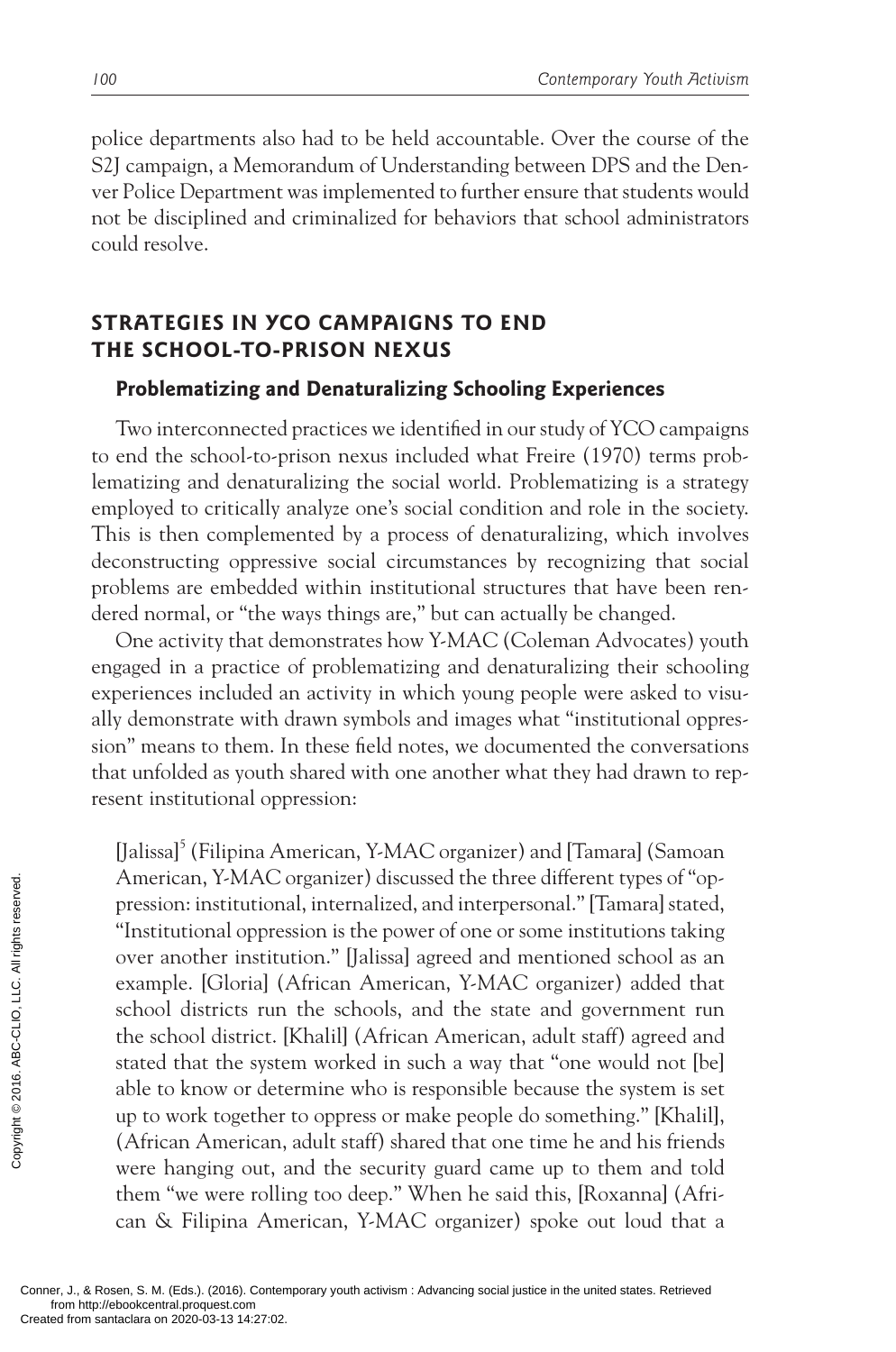similar experience happened to her and her friends the other day. [Khalil] acknowledged [Roxanna's] comment and added that the setting was meant to "put surveillance on people that look like they're up to no good." He continued by saying that, "the system is set up to make you feel that you've done something bad when you haven't; it criminalizes you without a crime." (6/6/2013)

As demonstrated in these field notes, Y-MAC youth—Jalissa, Tamara, Gloria, and Roxanna—and an adult ally and Coleman staff member, Khalil, engaged in a problematizing and denaturalizing process. Two Y-MAC leaders, Jalissa and Tamara, began by posing three different forms of oppression, which were further discussed and contextualized through examples offered by Gloria, Khalil, and Roxanna. The concept-defining process allowed youth to share and discuss among themselves how they understood and experienced institutionalized oppression. Jalissa mentioned schools as an example, and Gloria echoed her remarks by adding that schools are part of a broader structure that links them to the school district, the state, and the government. Khalil offered an example of being "policed" by security guards, which thus served to validate Roxanna's experience and the subsequent remarks made by Tamara. By critically reflecting and discussing institutionalized oppression, Y-MAC youth were able to see their experiences in school as stemming from systems of oppression.

Conversations such as this served as powerful discursive tools to denaturalize youths' lived experiences that were constructed as normal and unchangeable. Similar to Y-MAC, Jóvenes Unidos youth engaged in problematizing and denaturalizing practices. Jóvenes Unidos youth often discussed the goals of the S2J campaign in relation to their schooling experiences. Employing a denaturalizing strategy toward zero tolerance policies that disproportionately targeted students of Color, Santiago, a Latino youth organizer, offered the following explanation to the local ethnographer when asked to discuss the goals of the S2J campaign:

The purpose of the [S2J] campaign is for students to be equal in schools. Police officers at our schools—Right now students are getting tickets and ending up in court, even doing jail time for a minor offense that could be solved within school. So a student is getting tickets for jacking in a bathroom stall, or talking back to a teacher. They're [students] getting tickets for that, when back in the day that was just like giving detention, or cleaning the school after school. Right now, it can be taken to another level! So that's why we try to get police officers out of schools. Also to have equality in our schools, since white students, Anglo students, are preferred in schools right now—It's the black or brown Expected student<br>
following explant<br>
goals of the S2J<br>
goals of the S2J<br>
The purpose c<br>
Police officers<br>
and ending u<br>
could be solve<br>
in a bathroot<br>
getting ticket<br>
detention, or<br>
taken to anot<br>
schools. Also<br>
glo student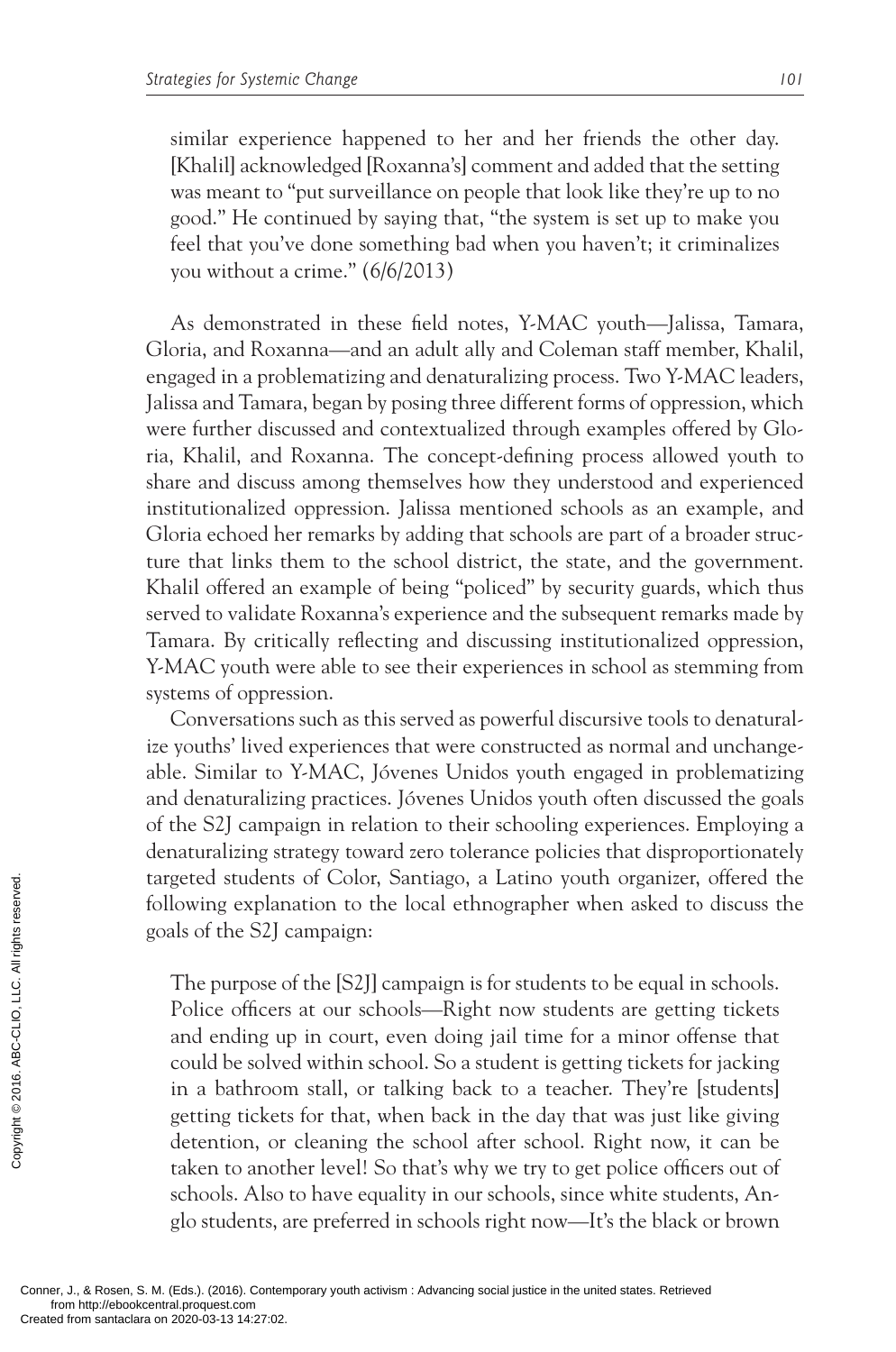students who make a [problem] in school, but if a white student also does it, the white student wouldn't get punished as the brown or black student. (12/1/2012)

Santiago drew a historical comparison ("back in the day") as a way to make the familiar policing practices strange. Santiago explained his experience of racialized practices in his school and argued they were unjust and in need of change. Engaging Santiago and other who were most affected by punitive disciplinary policies in the S2J campaign was a necessary strategy that afforded him an opportunity to make a change. By problematizing and denaturalizing his schooling experience, Santiago was able to participate in the S2J campaign and experience his social conditions being systematically changed and transformed. Like Santiago, other youth who participated in campaigns to end the school-to-prison nexus discussed their schooling experiences in relation to structural problems in order to build collective power to support their movement.

In most cases, the problematizing and denaturalizing strategies, which often began with a question that served as a trigger to elicit a reaction, led youth to reflect and participate in critical dialogues with one another about their schooling experiences (Freire, 1970). These critical dialogues were a crucial strategy and starting point for engaging young people in YCO. In effect, youth participated in a discourse that framed their experiences not as isolated events or personal failings, but as collective experiences of racialized punishment and oppression in schools. The sharing of each other's experiences via critical dialogues within internal YCO meetings was just a starting point for efforts to build collective power in public settings.

#### **Building Collective Power Through Testimony**

Words in the form of stories, or *testimoni[os](#page-18-0)*<sup>6</sup> (testimonies), have great power to effect change (Cammarota & Ginwright, 2007; Delgado Bernal, Burciaga, & Flores Carmona, 2012). In our study, we observed the ways that testimonies afforded youth an opportunity to voice their lived experiences and critiques of the failing education system, while simultaneously allowing them to build collective power and awareness of the issues they were facing in schools.

Y-MAC, for example, with support from Coleman Advocates, organized a community-wide event that served as a catalyst to generate awareness about the disproportionate suspension rates in San Francisco's schools and the impact of zero tolerance policies on students, specifically Black and Latino youth. The event brought together young people, students, educators, activists, and community members who were concerned and eager to get involved in disrupting the school-to-prison nexus. Exerces Words in the form of<br>
Level in the form of<br>
Creating Creating Creating educative over a<br>
Creating Creating Creating Creating Creating Creating Creating Creating Creating Creating Community-wide event<br>
Community-wid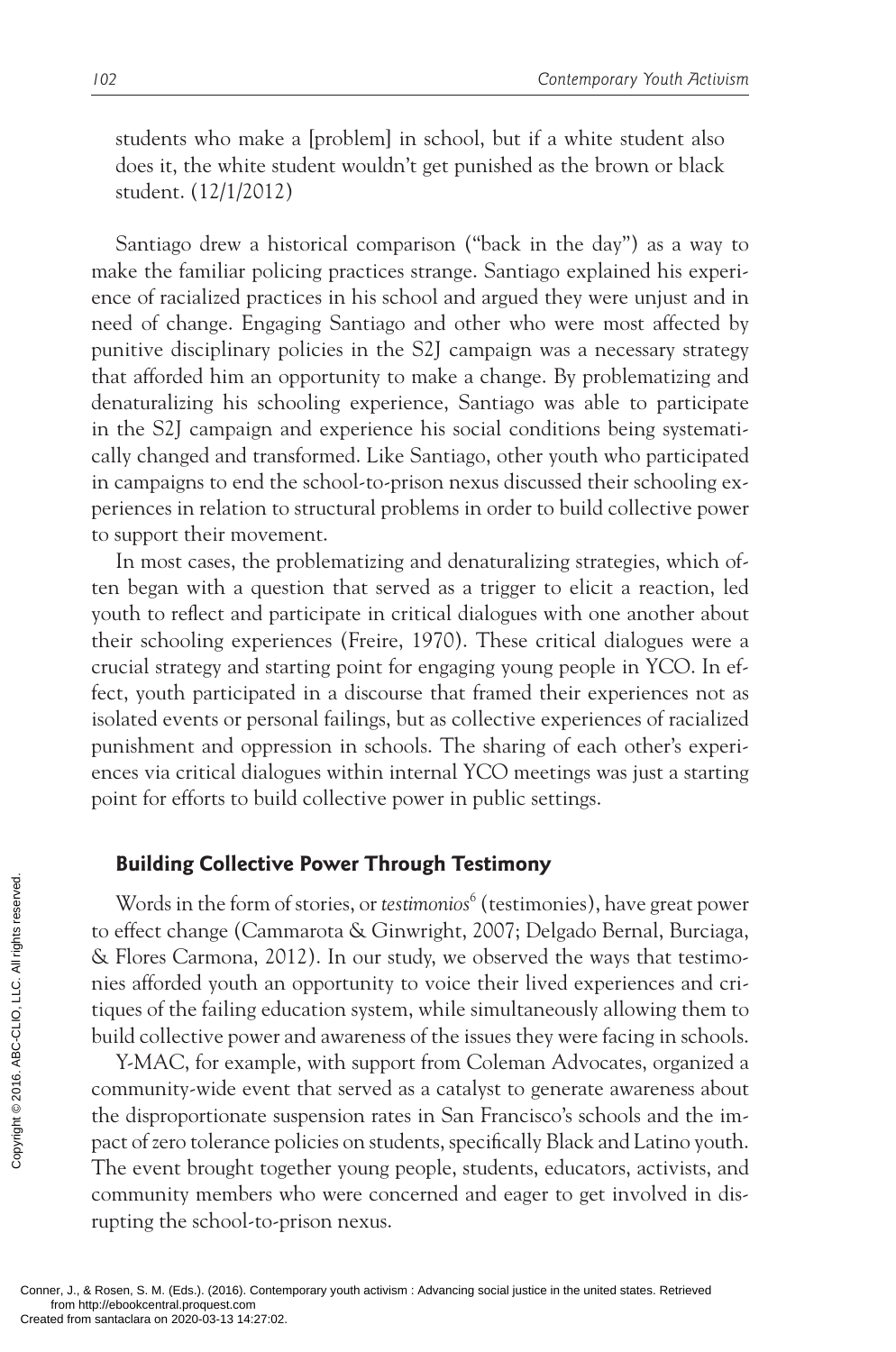At the launching event, the goals of the SNS campaign were introduced along with a list of demands made by young people affected by punitive disciplinary schooling practices. Young people took an active role at this first event by sharing their testimonies and highlighting the impact of zero tolerance policies. Itzel, a Y-MAC member, was among the first youth to share her testimony at a SNS campaign event:

[Itzel] (Latina, Y-MAC organizer) came up to the front of the room, and introduced herself as a 10th grader at [Costanoa] (high school). She began to share her testimony of a time when she was suspended for eating another student's cupcakes. She mentioned that the next day she went to school, she was called into the principal's office and told to leave the school because she was suspended. [Itzel] didn't know that she had been suspended because no one had followed a protocol to call her or inform her of the suspension. [Itzel] added that she felt "stupid and embarrassed" as if she didn't "belong at school." [. . .] The room became silent as [Itzel] sobbed, and [Keanu] called out "Deep breath [Itzel]! You got this!" Soon thereafter [Itzel] turned around and continued to talk in a much stronger tone about her anger and frustration. [Itzel] mentioned that she didn't want to go to school because everyone, teachers and students alike, would label her as a "bad student." She added, "School didn't teach me anything; I didn't see the point in going to school." [Itzel] exclaimed, "Suspensions don't teach anything! Suspensions are just about unfair treatment!" She began to unpack this point by talking about the demographics in her high school; how the majority of the students were white or Asian American and she was among the very few Latina students who, on account of her race, was viewed as "a trouble student with no future." After several suspensions [Itzel] remarked that she didn't see the point in school so she stopped going, and began to believe that she really wasn't a good student. [Itzel] concluded by stating: "Schools need to change their policies and treatment of students, otherwise they risk pushing them out of schools and into prisons." (10/29/2013)

Itzel's testimony demonstrates the impact of zero tolerance policies on students' perceptions of themselves and their academic aspirations. Her story shows how such policies create oppressive environments where students begin to internalize deficit and disempowering narratives about themselves, such that they begin to see themselves as "bad students." Through zero tolerance policies, youth like Itzel are given the implicit message that school is not a place for them. France of the pushing them<br>
generator of the pushing them<br>
dents' perception<br>
dents' perception<br>
shows how such<br>
gin to internaliz<br>
generation such that they by<br>
ance policies, you<br>
a place for them<br>
Itzel, like oth<br>
schoo

Itzel, like other youth who participated in the SNS campaign, saw her schooling experience in relation to a much broader structural problem: the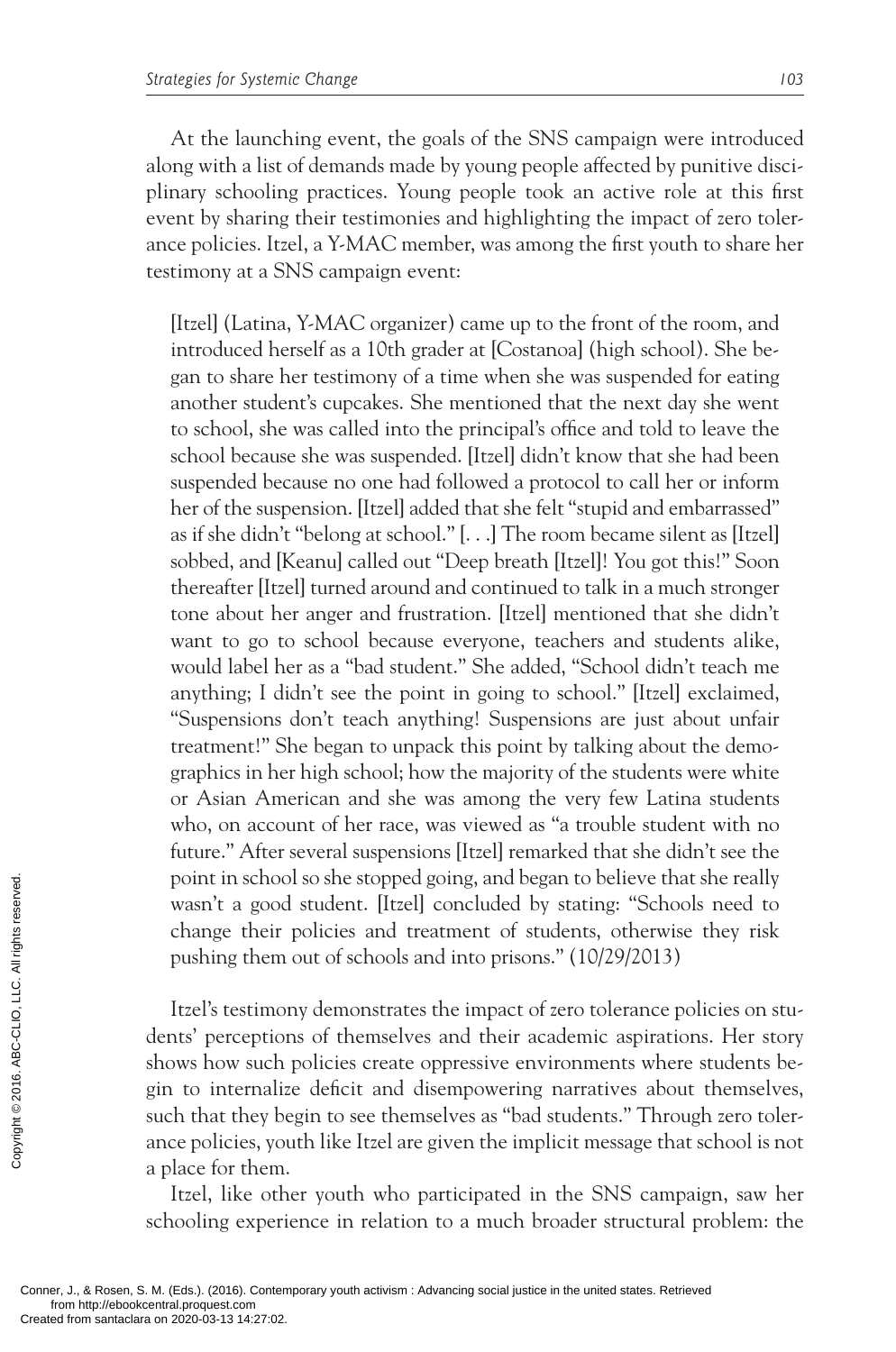racialized criminalization of students. Itzel's explicit testimony led her to relive the moment, such that it evoked feelings of anger and frustration, which made salient her passion to change an education system that had failed her and many students. Seeing her school as an oppressive institution that denied her opportunities in education, she directed her difficult emotions into organizing and mobilizing youth to speak about experiences when their rights to an education, and to be treated with dignity and respect, were being violated.

With Itzel's testimony setting the tone and urgency of the SNS campaign, many other actions followed. Among these were disseminating information through community flyers, the Internet, and school clubs, as well as organizing listening sessions, rallies, and meetings with school officials. Community flyers included images of Y-MAC youth with their testimonies on the schoolto-prison nexus serving as a powerful strategy to generate greater youth presence and involvement in the SNS campaign. Quotations from students talked about the impact of these policies on their identities and aspirations. As one flyer quoted:

Kicking kids out of school without ever looking at what is really going on with us—that just makes things worse. It's like saying "We don't care about you or whether you succeed in life. You are just a problem we want to get rid of." (First year high school student, Y-MAC organizer)

The voices of young people like Itzel and Roxanna were central in mobilizing constituents, as well as encouraging other youth to speak up, stand in solidarity, and build their collective power in a movement to reform the disciplinary policies in the SFUSD.

The presence of young people in the SNS campaign demonstrated to school officials and stakeholders that young people, despite being pushed out of schools, were indeed committed to their education: an education rooted in values of equity, democracy, and social justice. Y-MAC members were at the forefront of the campaign, advocating for safe alternatives to zero tolerance policies; however, they were not alone in their organizing. Several other YCOs across the nation were also engaged in similar efforts to disrupt the school-to-prison nexus. Among them was Padres & Jóvenes Unidos' campaign to End the School to Jail Track (S2J), a campaign that illustrates the third strategy: community accountability. The discussion of schools, were indeed<br>
values of equity, democration of the campa<br>
policies; however, the<br>
YCOs across the nation school-to-prison nexus<br>
paign to End the School<br>
third strategy: commun<br>
third strategy: co

#### **Community Accountability to Sustain Systemic Change**

Community accountability is a term that describes the practices and procedures in place that hold constituents and stakeholders accountable to the goals, objectives, and needs of the community (Stovall, 2006). For example,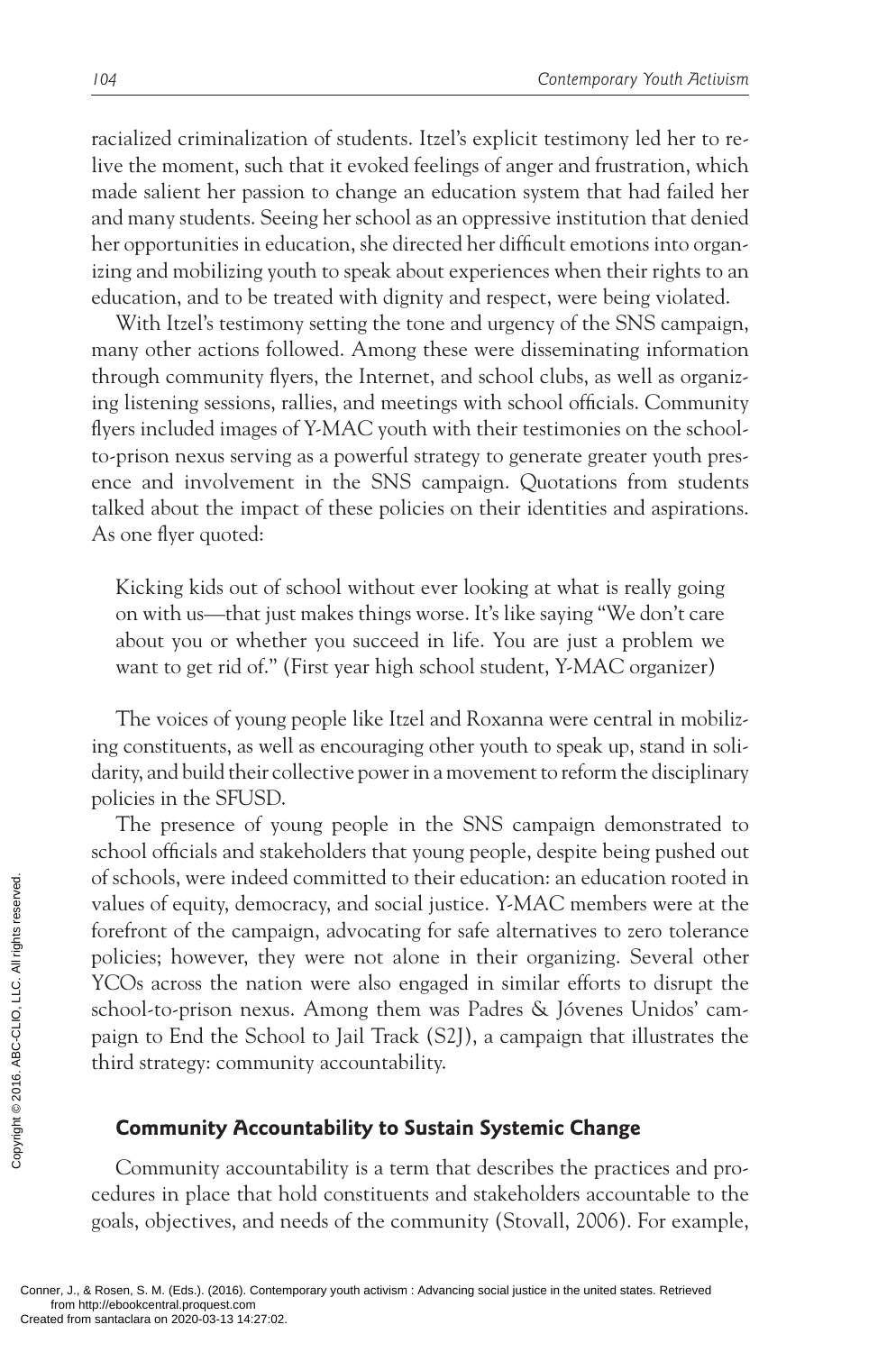even after winning important legislative achievements or new policies, groups need to monitor public agencies for compliance and quality implementation. In this case, the community constituents were students in public schools, and practices involved ongoing report-back accountability meetings where youth organizers shared their concerns and made demands to eliminate the criminalization of youth. We draw from the S2J campaign led by youth organizers at Padres & Jóvenes Unidos to demonstrate community accountability, specifically the procedures they implemented to keep Denver's public schools and the police department "in check" after undergoing a shift from zero tolerance policies to restorative justice practices.

The S2J campaign involved young people playing a significant role as leaders and advocates for reducing disciplinary actions against students of Color. Similar to Y-MAC youth in the SNS campaign, Padres & Jóvenes Unidos worked tirelessly to organize and lead meetings with important school officials who recognized the value of restorative justice practices. To demonstrate the role of youth organizers in implementing community accountability, we offer the following field notes from the early stages of the campaign. At this stage, PJU youth were being told that they could not be part of the negotiation of the intergovernmental agreement (IGA); however, youth organizers insisted on having a meeting with DPS officials to have their voices heard and needs meet:

The meeting began with [Yury's] (Latina, youth organizer) welcome, "I'd like to thank you for having us here. We're going to do introductions and what we're looking forward to in this meeting. My name is [Yury]. I'm looking forward to a mutual agreement." [Elliot] (school official) interrupts, "If you're a student, would you be willing to say what school you're at?" [Yury] responds, "I go to [Seaside Academy]." [Luis] (Latino, adult staff) followed, "Buenas tardes (good afternoon), I'm [Luis], a graduate of [Uptown] (high school), and I'm here to support and come to an agreement just like [Yury]." [Santiago], [Lorena], [Maritza], [Faye], [Yvonne], [Chela], and [Joanna] introduced themselves as student leaders, organizers and supporters of the PJU's efforts to end the school to jail track. [Kathy] and [Jared], staff attorneys with the Advancement Project, introduced themselves. [Jared] mentioned, "We work with grassroots organizations across the country. We're a civil rights racial justice group working to end the prison-school pipeline." School officials then introduced themselves, including a school psychologist and the DPS Executive Director of Student Services. All of them stated their support for ending the racial disproportionality in school punishment. With an emphasis in her voice, Yvonne stated, "We want to acknowledge the good work by DPS for its holistic Exerces the same of the school official<br>grade interaction of the school to itreal, [Faye],<br>as student lead<br>the school to Advancemen<br>work with gr<br>rights racial j<br>School official<br>discression of the school punish<br>"We want to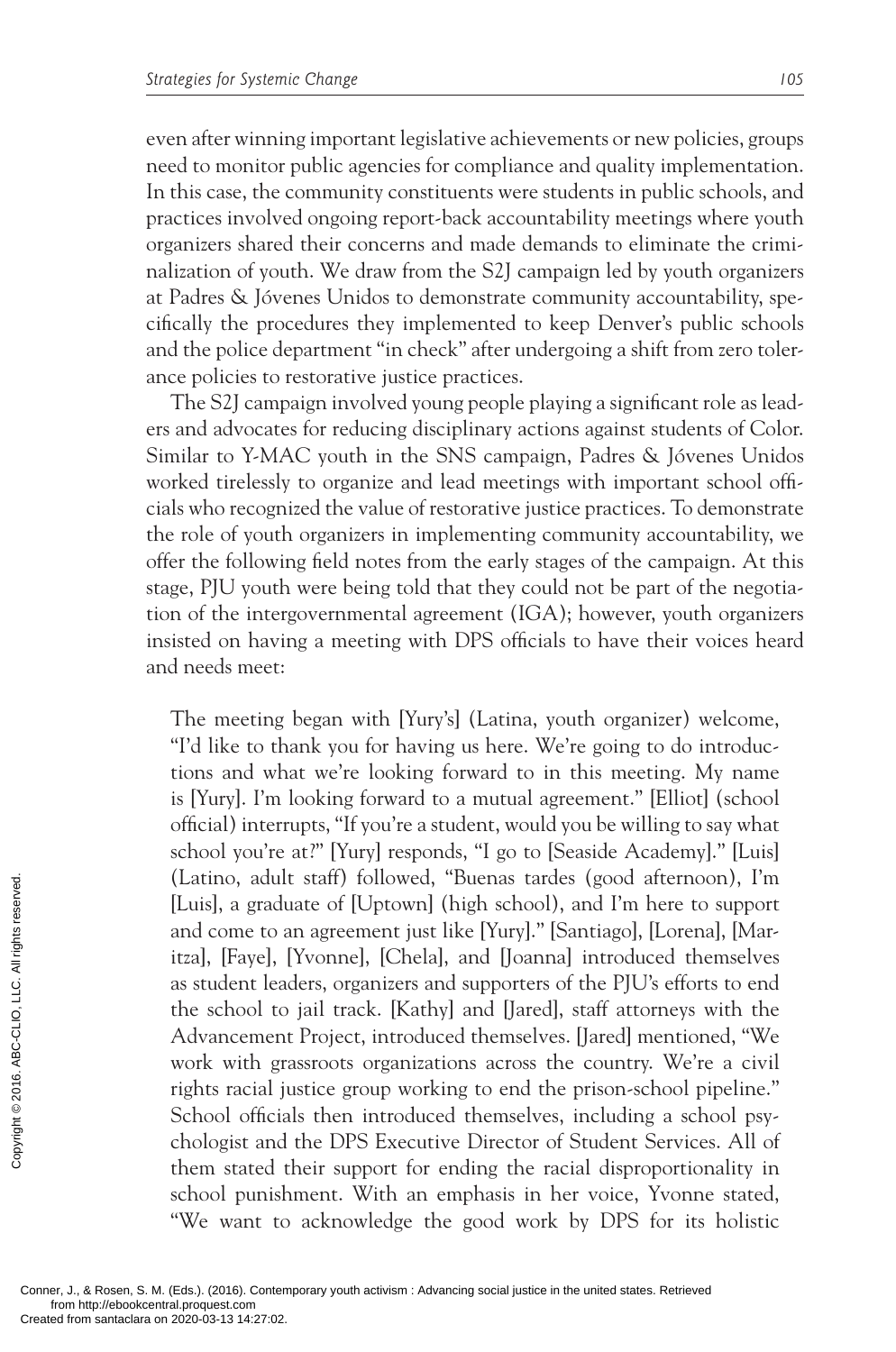approach, and for eliminating [school] expulsions. However, we think improvements must be made." [Yury] and [Faye] take turns reading their list of demands. [Yvonne] adds, "Before a student is disciplined, he or she must be notified of restorative justice. The school must assist. We want to highlight the help that the district will give to all students." She then shifts the tone of the conversation by sharing her testimony: "I was a freshman at [Uptown] when they showed us changes to the disciplinary policy. The teachers didn't know what to do with it so each teacher made her own version of it. Not every [student] was treated equally. So what we did was we made both of these policies into this one, which is going to be more effective and treat students equally." [Yvonne] gives examples of how one teacher could think a problem was one level, and a different teacher could think it's a different level of offense. [Santiago] adds, "This is important because it aligns with the state law (SSDL). This policy review will include: student enrollment, average classroom size, bully prevention programs, drop-out rates, conduct violations, and student demographics." [Chela] mentions, "I'm doing the SRO (school resource officer) data. We want to look at the SROs doing investigations, ticket issues, race/ethnicity, and the schools where it happens." (10/25/2012)

Youth organizers from PJU, such as Yvonne, Yury, Santiago, Joanna, and Faye, became adept at "holding their own" in high-stakes encounters with administrators. Equipped with knowledge of disciplinary policies, restorative justice practices, and a plan for collecting data on student disciplinary procedures, youth organizers built alliances with school officials and policymakers. The preparation in which youth organizers engaged, such as delegating and rehearsing roles, familiarizing themselves with the policies, and setting clear goals to help the campaign move forward, was a common practice. This was especially useful once at the meeting, in which a series of conversations unfolded in regard to the demands Jóvenes Unidos was organizing to implement to keep DPS accountable. Community accountability was therefore reflected in Padres & Jóvenes Unidos' commitment to ensuring that young people not only interact directly with power-holders and policymakers, but that they participate effectively and forcefully in keeping DPS and DPD accountable to all students. This meeting, however, was neither the first nor the last, but rather one in a series of subsequent and continuous meetings between PJU, DPS, and DPD. France of the camp<br>especially useful once a<br>folded in regard to the to<br>to keep DPS accountal<br>in Padres & Jóvenes U:<br>only interact directly<br>participate effectively a<br>all students. This mee<br>rather one in a series c<br>DPS, and

Ten months after their meeting with DPS, Jóvenes Unidos called for another meeting to discuss the inclusion of youth and community voice in the creation of an IGA or a memorandum of understanding (MOU) between DPS and DPD (8/17/2013). The demands Jóvenes Unidos voiced encompassed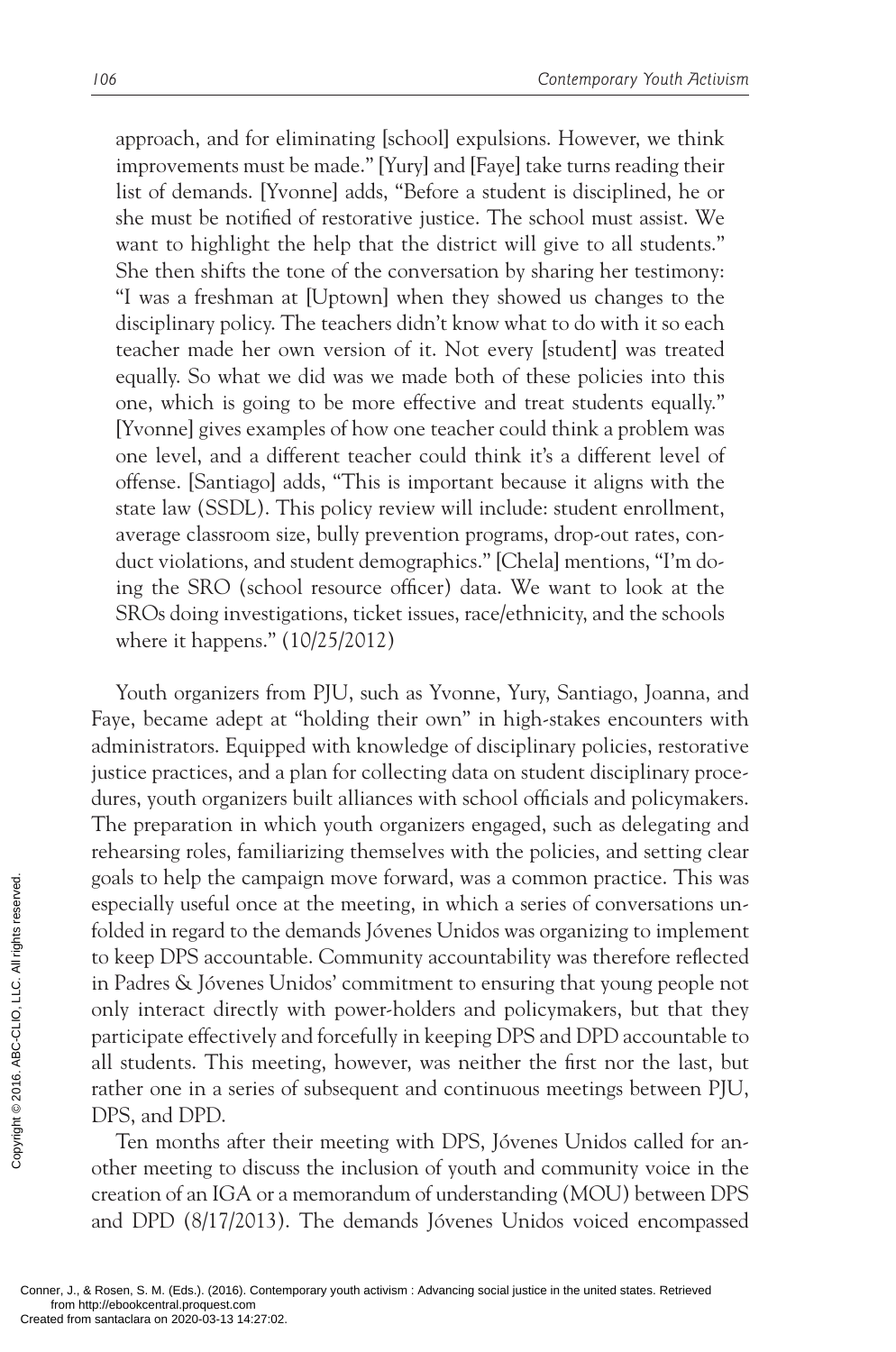several interrelated objectives, such as limiting police presence in schools, implementing restorative justice practices, and creating greater transparency of student disciplinary procedures and records.

The goal was to disrupt the traditional roles of SROs by forcing the DPS and DPD to consider alternative strategies to police presence in schools, especially in regard to student disciplinary procedures. In placing the responsibility of student disciplinary procedures back on school administration, Jóvenes Unidos created a promising IGA to reduce and eliminate zero tolerance policies and police presence in schools. In effect, youth organizers argued their case for why community input in the MOU could reduce education inequalities and racial disparities and keep students out of the criminal justice system. Thus, when the MOU was passed in 2013 by the Denver City Council, the final IGA document contained many of the edits suggested by youth organizers and PJU members. It was a victory for the youth, parents of students, and concerned community members who participated in the process.

#### **Summary**

Y-MAC and PJU made three strategies—problematization and denaturalization, testimony, and community accountability—central to their efforts to engage youth in dismantling the school-to-prison nexus. Padres & Jóvenes Unidos' S2J campaign was one of the first in the country to win local and statewide victories, and it paved the way for other YCOs, like Coleman Advocates, to implement similar campaigns. In fact, Jóvenes Unidos youth organizers were part of a contingent that met with the U.S. secretary of education to propose and discuss federal reforms to school discipline policies. Both YCOs have been nationally recognized for leading the way in dismantling the schoolto-prison pipeline.

#### **CONCLUSION**

The school-to-prison nexus grew out of zero tolerance policies in schools and racialized disciplinary practices associated with the "new Jim Crow" (Alexander, 2010). Although we focused on the local features of campaigns in San Francisco and Denver, we also see evidence that these campaigns were part of a broader national movement to end the school-to-prison nexus.

We mean this in two ways. First, there was some coordination and strategy across Coleman Advocates and Padres & Jóvenes Unidos. The two YCOs were part of the Alliance for Education Justice (AEJ); several youth organizers in Y-MAC and Jóvenes Unidos attended trainings and nationwide gatherings sponsored by AEJ. In the latter part of our field study, these organizations also became involved in the national Dignity in Schools Campaign (DSC) as well Example 2020<br>
Experimentation of a screene of the chool-to and racialized developed in San Francisco<br>
oper of a broader<br>
We mean this across Coleman<br>
were part of the *L*<br>
in Y-MAC and J<br>
sponsored by AE<br>
became involved<br>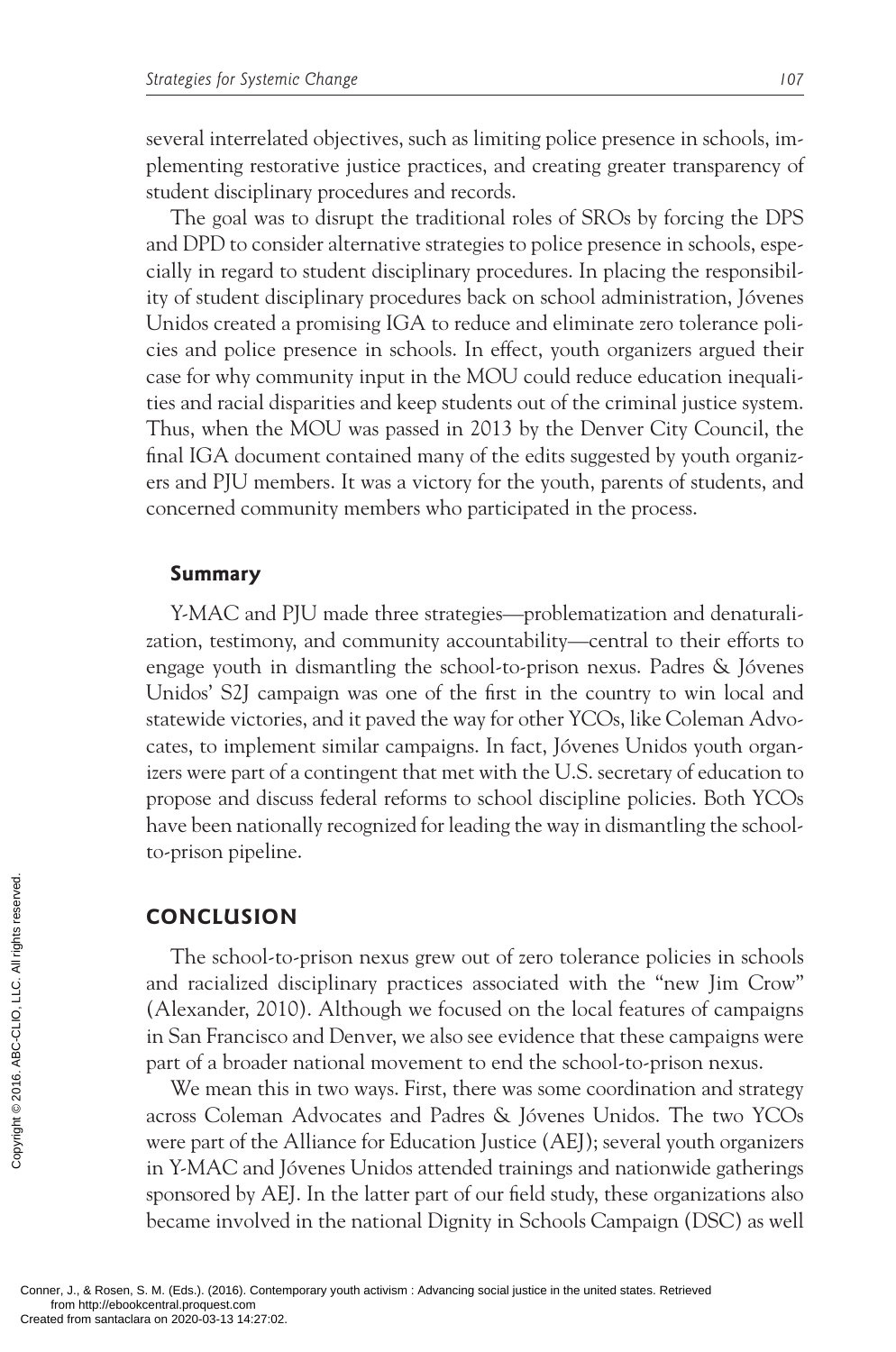as in a series of regional Action Camps coordinated by the Advancement Project. Through these networks and field-building activities, youth convened periodically to discuss local campaigns, build coalitions, and share strategies and resources to help other YCOs lead their own local or regional campaigns. At the same time, the organizational structure of each group followed a local grassroots approach to organizing. The privileging of local organizing made it possible to target the specific issues in each school district; however, the communication across YCOs enabled youth organizers to adopt effective levers for policy change, such as the implementation of restorative justice practices and the creation of IGAs between school districts and police departments.

Second, we propose thinking of these campaigns as part of a national movement that presaged the emergence of the Black Lives Matter (BLM) grassroots organizing movement to end police violence. Although charting the relationship between BLM and the YCO campaigns is for another study, we trace a connection in the substantive practices and human experiences that animated BLM and the campaigns to end the school-to-prison nexus. There may also be evidence that some of the key BLM organizers developed certain strategies and organizing skills through working to end the school-toprison pipeline in prior years.

#### **Implications for Contemporary Youth Organizing**

In effect, the United States is in the midst of a pivotal turning point on ending the violence against and criminalization of young people of Color. Movements like BLM are but one example of the many interrelated social movements to end the systematic violence against and criminalization of youth of Color. The campaigns to end the school-to-prison nexus are connected to broader social movements like BLM because such campaigns have the potential to raise the consciousness of young people of Color and their communities who will not stand for injustice. Youth activism has created critical spaces for youth to support one another, engage in social actions, and grow in their leadership within their schools and communities (Ginwright et al., 2006; Kirshner, 2015).

Thus, in this chapter we offered a perspective on youth community organizing, specifically the collective power of youth in employing problematizing/ denaturalizing, testimonies, and community accountability strategies. In doing so, we centered the voices and experiences of youth activists who are at the front lines of an ongoing struggle to not only reform, but also transform and revolutionize the structure of the education and criminal legal system in a way that honors, respects, and treats with dignity the lives of all youth. We offered a small glimpse of the strategies youth organizers employed in the context of successfully driving campaigns to end the school-to-prison nexus. Example the potential to raise to communities who will<br>example the creation of the same of the same of the same of the same in this chapte<br>izing, specifically the condenturalizing, testimo<br>ing so, we centered the the front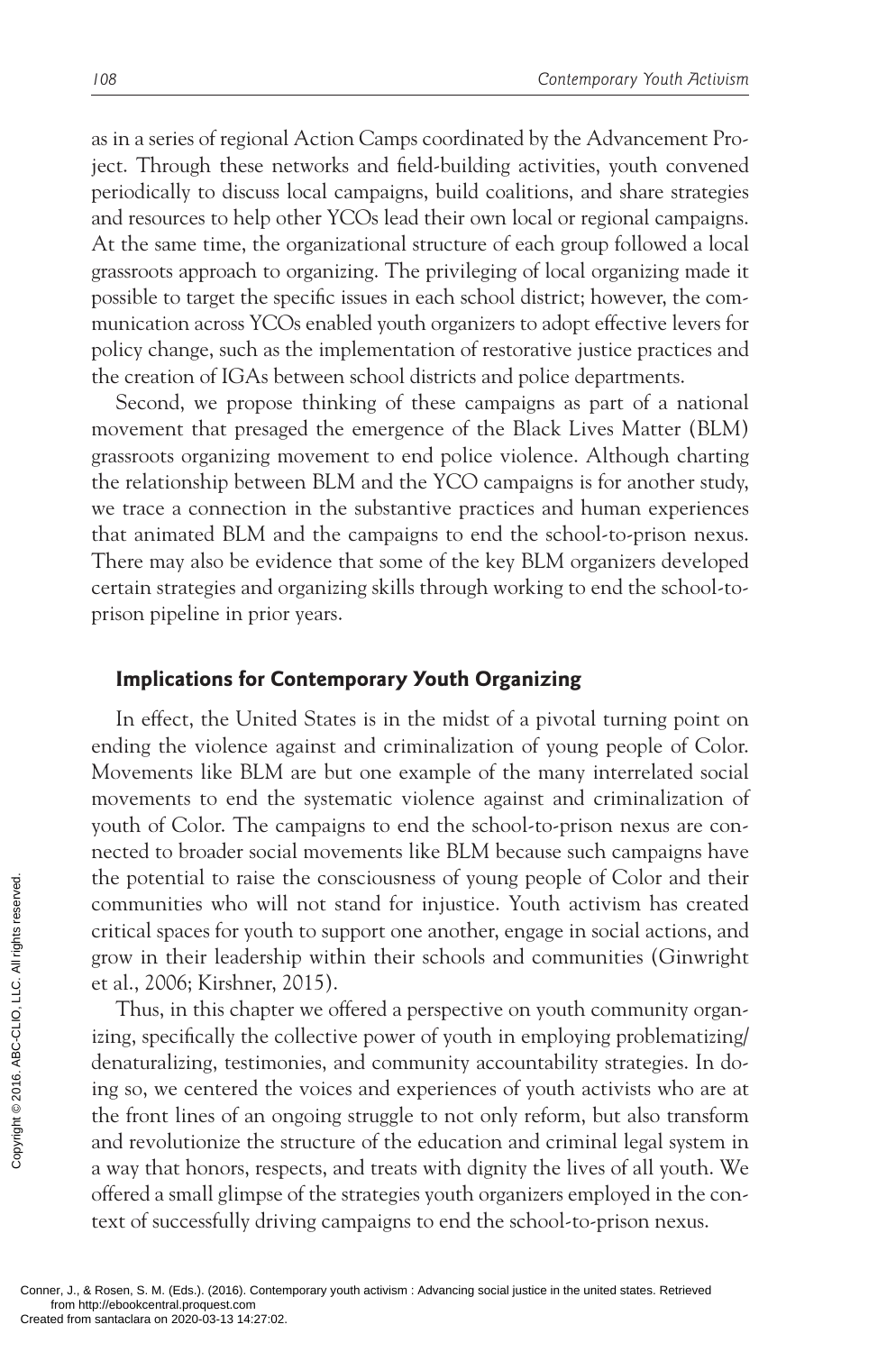<span id="page-17-0"></span>One chapter cannot do justice to the multitude of YCO practices, strategies, efforts, and voices that went into making these campaigns successful and part of a nationwide movement to end the criminalization of young people. However, this chapter, in conversation with several other accounts of youth activism, aims to shift how we think about systemic change by situating grassroots organizing at the intersections of local campaigns and nationwide movements. Indeed, education and racial justice in schools and in the criminal legal system are possible when youth community organizing and activism transgress the boundaries of education, practice, and policy to create systemic changes that revolutionize the lives of young people.

#### **ACKNOWLEDGMENTS**

We thank Dr. Rod Watts and Dr. Rashida Govan for their support and collaboration on the International Study of Youth Organizing. Many thanks to the youth community organizations who participated in this study, as well as thanks to Erik Dutilly for his contributions to earlier versions of this chapter. Funding in support of this study was provided by Atlantic Philanthropies and the California Endowment.

#### **NOTES**

1. In aligning our work with feminists scholars like Hurtado (1996) and MacKinnon (1982), we choose to capitalize the word *Color* because it refers to "a heritage, an experience, a cultural and personal identity, the meaning of which becomes specifically stigmatic and/or glorious and/or ordinary under specific social conditions" (MacKinnon, 1982, p. 516). In a U.S. context, Color is therefore understood to refer to people's experiences and social positioning as distinct from whiteness and race-based privileges.

2. There is an exception in the law that allows students to bring a firearm to school if it is "lawfully stored inside a locked vehicle on school property, or if it is for activities approved and authorized by the local educational agency" (Office of Safe & Drug-Free Schools, 2013).

3. Roderick Watts, a professor at the City University of New York, was principal investigator of the study. Ben Kirshner, second author on this paper, was co–principal investigator. For more information about the study please see [www.research2action](www.research2action.net) [.net](www.research2action.net)

4. More details on the legislation can be accessed via the report "Lessons in Racial Justice Movement Building: Dismantling the School-to-Prison Pipeline in Colorado" (2012) [\(http://b.3cdn.net/advancement/ad2cf09c7de156e4d2\\_b9m6i8ubh.pdf\)](http://b.3cdn.net/advancement/ad2cf09c7de156e4d2_b9m6i8ubh.pdf), published by Padres & Jóvenes Unidos and the Advancement Project. Exerces in the same of the details of the details of the details of the details of the details of the details of the details of the details of the details of the details of the details of the details of the details of the

5. All names have been changed to pseudonyms to maintain the confidentiality of our respondents; however, to honor the achievements of each YCO and the campaign, we refer to each one by their actual name.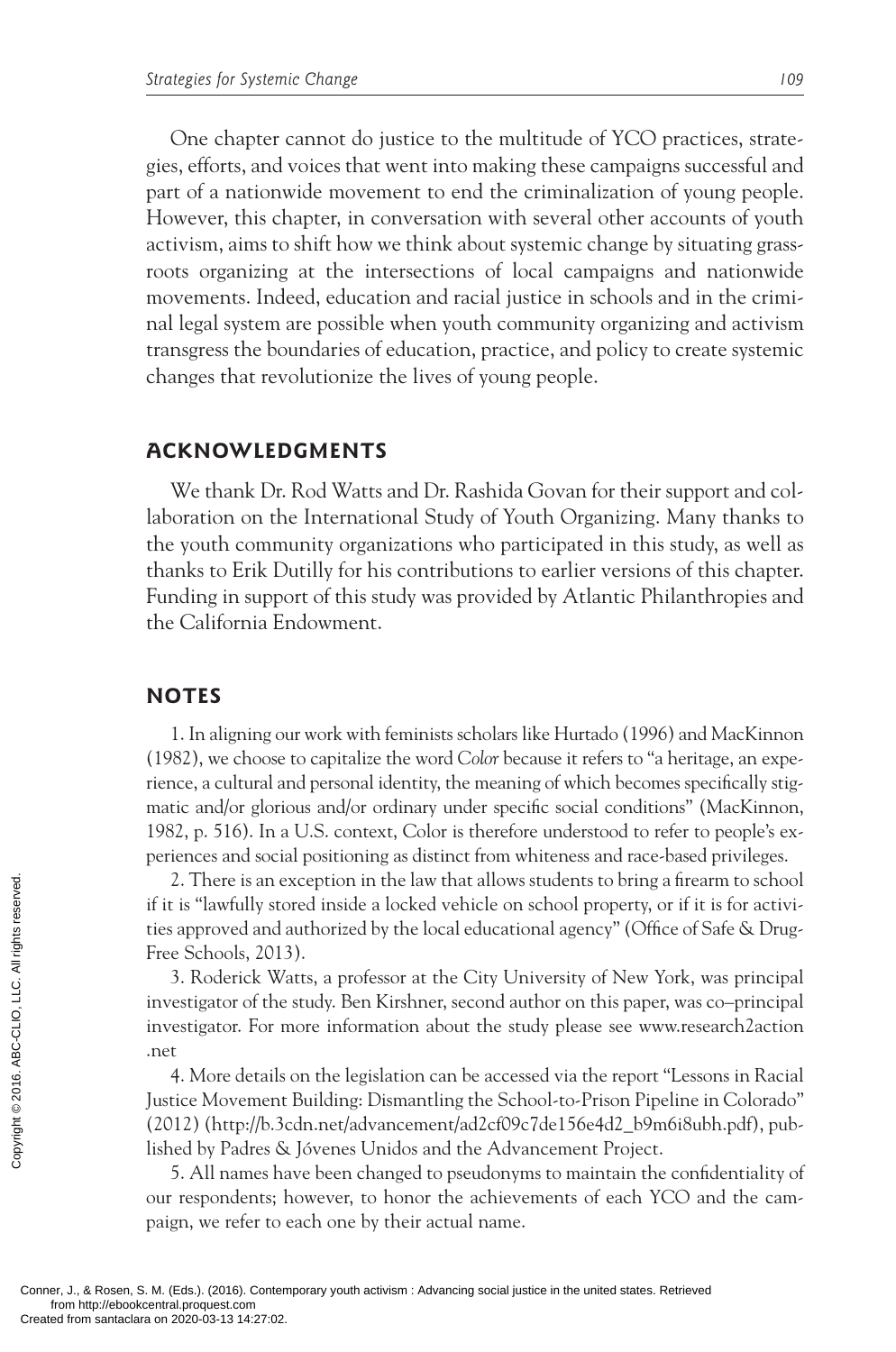<span id="page-18-0"></span>6. *Testimonio* is a practice and a method of conveying experiences and speaking against oppression and injustice. Rooted in Latin American oral cultures, *testimonio* privileges the narrative of personal experience as a source of both knowledge and political power for claiming rights and working toward social change (Delgado Bernal et al., 2012).

## **REFERENCES**

- Advancement Project. (2005). *Education on lockdown: The schoolhouse to jailhouse track.* Washington, DC: Advancement Project.
- Alexander, M. (2010). *The new Jim Crow: Mass incarceration in the age of colorblindness.* New York, NY: New Press.
- Blake, J., Butler, B., Lewis, C., & Darensbourg, A. (2011). Unmasking the inequitable discipline experiences of urban Black girls: Implications for urban educational stakeholders. *Urban Review, 43*(1), 90–106[. http://dx.doi.org/10.1007/s11256-009-0148-8](http://dx.doi.org/10.1007/s11256-009-0148-8)
- Bradshaw, C. P., Koth, C. W., Bevans, K. B., Ialongo, N., & Leaf, P. J. (2008). The impact of school-wide Positive Behavioral Interventions and Supports (PBIS) on the organizational health of elementary schools. *School Psychology Quarterly*, *23*(4), 462–473[. http://dx.doi.org/10.1037/a0012883](http://dx.doi.org/10.1037/a0012883)
- Cammarota, J., & Ginwright, S. (2007). "Today we march, tomorrow we vote": Youth transforming despair into social justice. *Journal of Educational Foundations*, *21*(1/2), 3–8. Retrieved fro[m http://ic.galegroup.com/](http://ic.galegroup.com/)
- Casella, R. (2003). Zero tolerance policy in schools: Rationale, consequences, and alternatives. *Teachers College Record*, *105*(5), 872–892. [http://dx.doi.org/10.1111](http://dx.doi.org/10.1111/1467-9620.00271) [/1467-9620.00271](http://dx.doi.org/10.1111/1467-9620.00271)
- Coleman Advocates. (2013). *Coleman Advocates for children and youth: Solutions not suspensions.* Dignity in Schools. Retrieved from [http://www.dignityinschools.org](http://www.dignityinschools.org/sites/default/files/SanFranciscoSummaryResolution.pdf) [/sites/default/files/SanFranciscoSummaryResolution.pdf](http://www.dignityinschools.org/sites/default/files/SanFranciscoSummaryResolution.pdf)
- Delgado Bernal, D., Burciaga, R., & Flores Carmona, J. (2012). Chicana/Latina testimonios: Mapping the methodological, pedagogical, and political. *Equity & Excellence in Education*, *45*(3), 363–372[. http://dx.doi.org/10.1080/10665684.2012.698149](http://dx.doi.org/10.1080/10665684.2012.698149)
- Fenning, P., & Rose, J. (2007). Overrepresentation of African American students in exclusionary discipline: The role of school policy. *Urban Education*, *42*(6), 536–559. <http://dx.doi.org/10.1177/0042085907305039> From From Santaclara on 2016.<br>
Fenning, P., & Rose, J. (2<br>
exclusionary discipline<br>
http://dx.doi.org/10.11<br>
Freire, P. (1970). Pedagog<br>
Ginwright, S. A., Nogue<br>
activism and community<br>
America's youth. New<br>
Gregory, A.,
	- Freire, P. (1970). *Pedagogy of the oppressed.* New York, NY: Continuum.
	- Ginwright, S. A., Noguera, P., & Cammarota, J. (2006). *Beyond resistance!: Youth activism and community change: New democratic possibilities for practice and policy for America's youth*. New York, NY: Routledge.
	- Gregory, A., Skiba, R. J., & Noguera, P. A. (2010). The achievement gap and the discipline gap: Two sides of the same coin? *Educational Researcher*, *39*(1), 59–68. <http://dx.doi.org/10.3102/0013189X09357621>
	- Hartnett, S. J. (Ed.). (2011). *Challenging the prison-industrial complex: Activism, arts, and educational alternatives*. Champaign, IL: University of Illinois Press.
	- Hoytt, E. H., Schiraldi, V., Smith, B. V., & Ziedenberg, J. (2002). *Reducing racial disparities in juvenile detention. Pathways to juvenile detention reform.* The Annie E.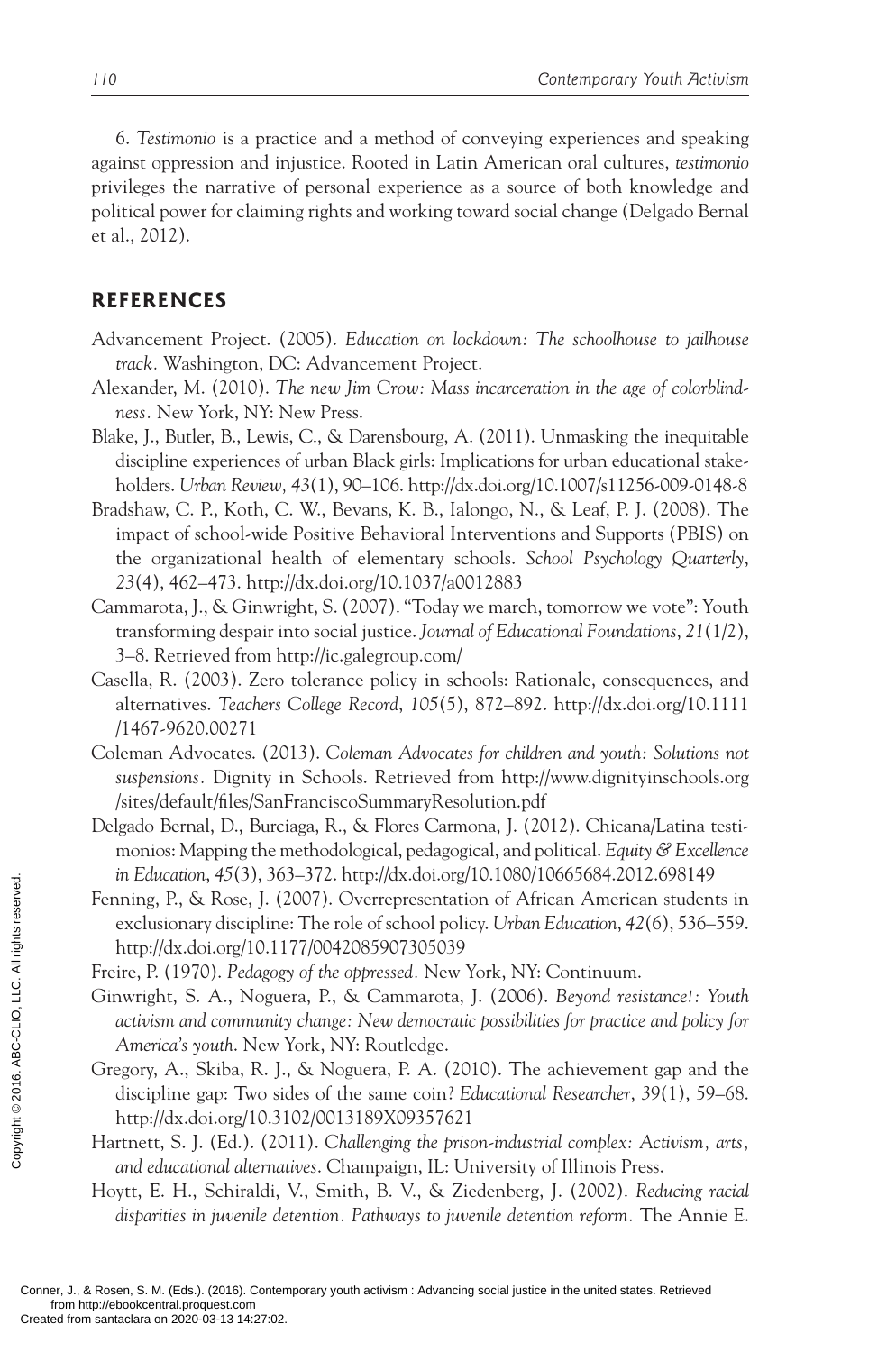Casey Foundation. Retrieved from [http://www.aecf.org/m/resourcedoc/aecf](http://www.aecf.org/m/resourcedoc/aecf-Pathways8reducingracialdisparities-2001.pdf) [-Pathways8reducingracialdisparities-2001.pdf](http://www.aecf.org/m/resourcedoc/aecf-Pathways8reducingracialdisparities-2001.pdf)

- Hurtado, A. (1996). *The color of privilege: Three blasphemies on race and feminism*. Ann Arbor, MI: University of Michigan Press.
- Kim, C., Losen, D, & Hewitt, D. (2010). *The school-to-prison pipeline structuring legal reform.* New York, NY: New York University.
- Kirshner, B. (2015). *Youth activism in an era of education inequality*. New York, NY: NYU Press.
- MacKinnon, C. A. (1982). Feminism, Marxism, method, and the state: An agenda for theory. *Signs,* 515–544.
- Meiners, E. R., & Winn, M. T. (2010). Resisting the school to prison pipeline: The practice to build abolition democracies. *Race, Ethnicity and Education*, *13*(3), 271–276[. http://dx.doi.org/10.1080/13613324.2010.500832](http://dx.doi.org/10.1080/13613324.2010.500832)
- Mendez, L. M. R., & Knopf, H. M. (2003). Who gets suspended from school and why: A demographic analysis of schools and disciplinary infractions in a large school district. *Education and Treatment of Children*, *26*(1), 30–51. Retrieved fro[m http://](http://eric.ed.gov/?id=EJ678680) [eric.ed.gov/?id=EJ678680](http://eric.ed.gov/?id=EJ678680)
- Morris, M. (2012). *Race, gender, and the school-to-prison pipeline: Expanding our discussion to include black girls.* Schott Foundation for Public Education. Retrieved from [http://schottfoundation.org/resources/race-gender-and-school-prison-pipe](http://schottfoundation.org/resources/race-gender-and-school-prison-pipeline-expanding-our-discussion-include-black-girls) [line-expanding-our-discussion-include-black-girls.](http://schottfoundation.org/resources/race-gender-and-school-prison-pipeline-expanding-our-discussion-include-black-girls)
- Noguera, P. (2003). Schools, prisons, and social implications of punishment: Rethinking disciplinary practices. *Theory into Practice*, *42*(4), 341–350. [http://dx.doi](http://dx.doi.org/10.1207/s15430421tip4204_12) [.org/10.1207/s15430421tip4204\\_12](http://dx.doi.org/10.1207/s15430421tip4204_12)
- Office of Safe & Drug Free Schools. (2013). Guidance concerning state and local responsibilities under the Gun-Free Schools Act. U.S. Department of Education. Retrieved from<http://www2.ed.gov/programs/dvpformula/gfsaguid03.doc>
- Payne, A. A., & Welch, K. (2015). Restorative justice in schools: The influence of race on restorative discipline. *Youth & Society*, *47*(4), 539–564. [http://dx.doi.org](http://dx.doi.org/10.1177/0044118X12473125) [/10.1177/0044118X12473125](http://dx.doi.org/10.1177/0044118X12473125)
- Shollenberger, T. L. (2013). Racial disparities in school suspension and subsequent outcomes: Evidence from the National Longitudinal Survey of Youth 1997. In D. J. Losen (Ed.), *Closing the school discipline gap: Research for policymakers.* New York, NY: Teachers College Press. Exerces the most controller of the same to early<br>
Created from santaclara on 2020-03-13 14:27:02.<br>
Conner, J., & Rosen, S. M. (Eds.). (2016). Conter<br>
Created from santaclara on 2020-03-13 14:27:02.<br>
Created from santaclara
	- Skiba, R., & Peterson, R. L. (2000). School discipline at a crossroads: From zero tolerance to early response. *Exceptional Children*, *66*(3), 335–396. [http://dx.doi.org](http://dx.doi.org/10.1177/001440290006600305) [/10.1177/001440290006600305](http://dx.doi.org/10.1177/001440290006600305)
	- Skiba, R., Reynolds, C. R., Graham, S., Sheras, P., Conoley, J. C., & Garcia-Vasquez, E. (2006). *Are zero tolerance policies effective in the schools? An evidentiary review and recommendations.* Washington, DC: American Psychological Association.
	- Stinchcomb, J. B., Bazemore, G., & Riestenberg, N. (2006). Beyond zero tolerance restoring justice in secondary schools. *Youth Violence and Juvenile Justice*, *4*(2), 123–147[. http://dx.doi.org/10.1177/1541204006286287](http://dx.doi.org/10.1177/1541204006286287)
	- Stovall, D. (2006). From hunger strike to high school: Youth development, social justice and school formation. In S. Ginwright, P. Noguera, & J. Cammarota (Eds.),